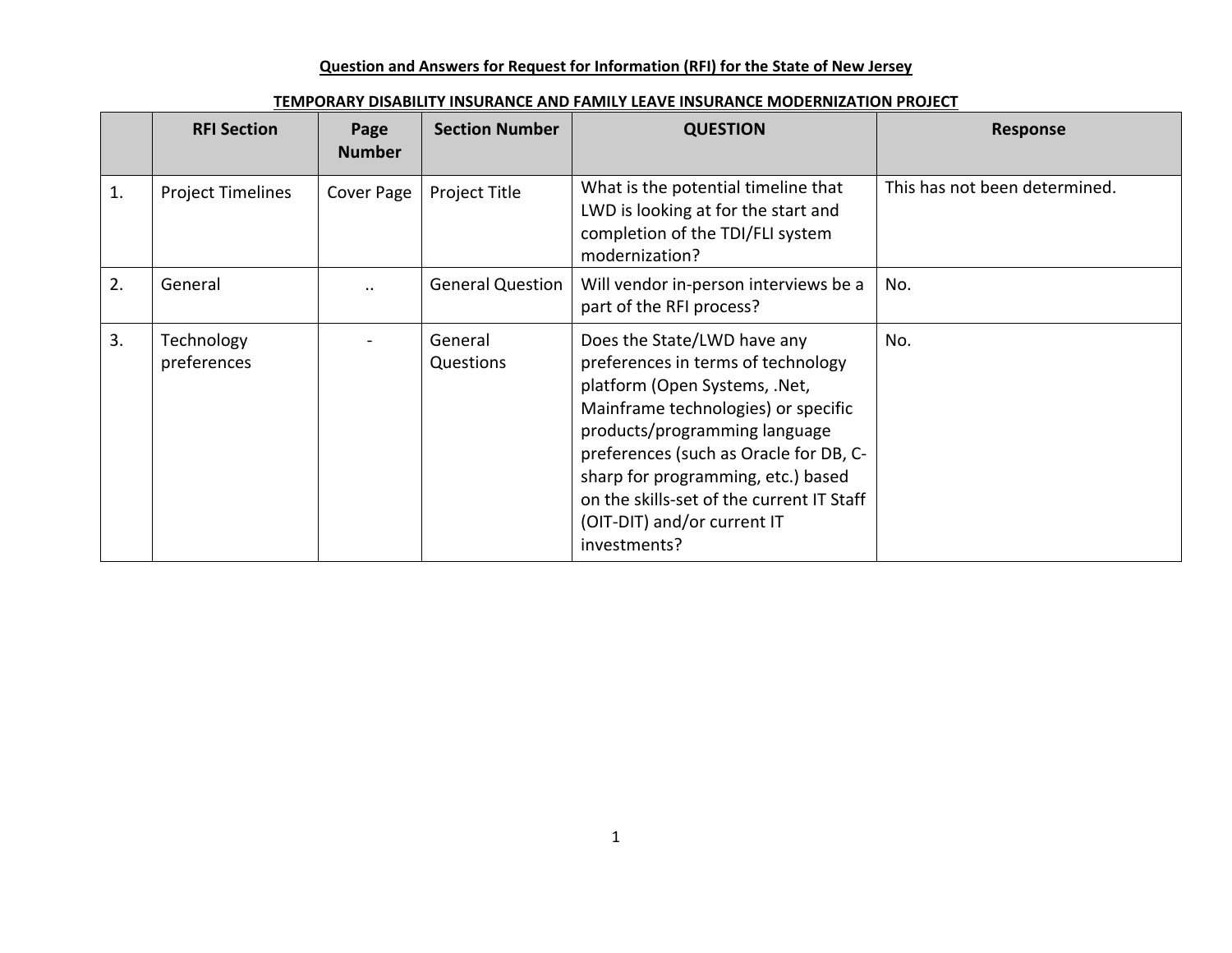| 4. | Technology<br>preferences | General<br>Questions | Does the State have any constraints<br>that influence preference for a given<br>technology platform?                                                                                                                                                                         | The solution must adhere to all state<br>and federal program and security<br>requirements and must be consistent<br>with the guidelines set forth in the<br>following: State of New Jersey Shared<br>IT Architecture. |
|----|---------------------------|----------------------|------------------------------------------------------------------------------------------------------------------------------------------------------------------------------------------------------------------------------------------------------------------------------|-----------------------------------------------------------------------------------------------------------------------------------------------------------------------------------------------------------------------|
| 5. | Technology<br>preferences | General<br>Questions | Would LWD want the new solution to<br>leverage any of its current technology<br>investments (such as Imaging System,<br>OCR, IVR, DB and other existing<br>software product licenses, etc.)? If<br>yes, then could you please identify<br>such specific products/components? | It is contingent upon the inherent<br>features of the chosen solution.                                                                                                                                                |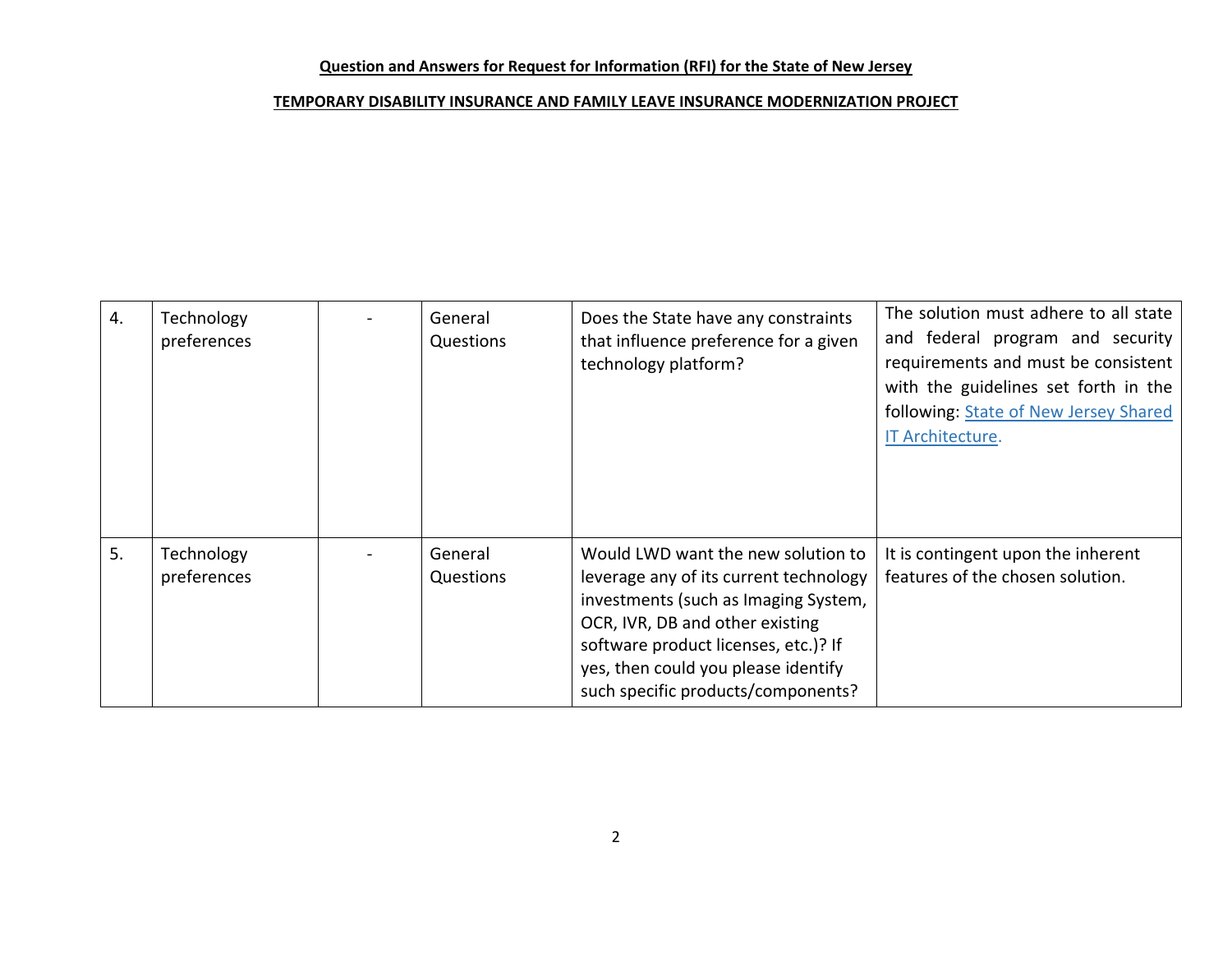| 6. | <b>Training</b>                    | 4 | I. Purpose of the<br>Request for<br>Information | What are the State's expectations<br>with respect to "Train the state's end<br>users"? Does this include all users,<br>aka state staff, applicants, medical<br>providers, employers? Or will it be<br>'train the trainers' approach - train<br>state staff who would then train<br>other users. | This has not been determined.                                                                                                 |
|----|------------------------------------|---|-------------------------------------------------|-------------------------------------------------------------------------------------------------------------------------------------------------------------------------------------------------------------------------------------------------------------------------------------------------|-------------------------------------------------------------------------------------------------------------------------------|
| 7. | Response to RFI                    | 5 | II Request for<br>Information<br>Submission     | Will not responding to this RFI<br>disqualify a vendor from bidding on<br>the future TDI/FLI Modernization DDI<br>RFP?                                                                                                                                                                          | No.                                                                                                                           |
| 8. | Confidentiality of<br>RFI response | 5 | IV. Content of<br>the RFI<br>Submissions        | Will the RFI responses automatically<br>be made public or will these be made<br>available only upon specific<br>request(s)?<br>Regardless of when, how and where<br>can the public access the responses<br>once published?                                                                      | Any information regarding the RFI<br>will be made available through the<br>Open Public Records Act at<br>https://nj.gov/opra/ |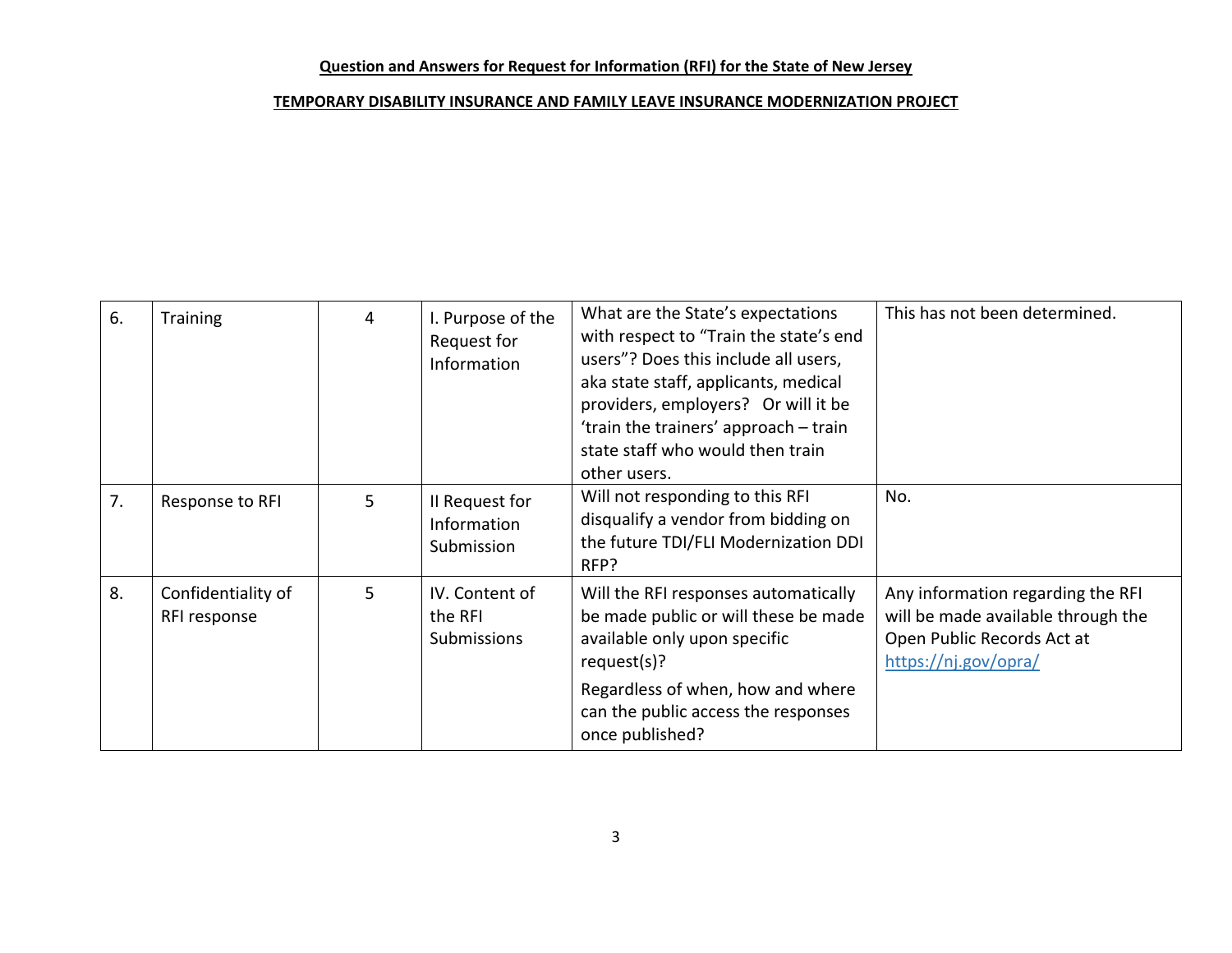| 9. | Covered employers | 6 | V. Background | Could you please provide the<br>definition of "covered employer"? If<br>different definitions of the term are<br>used for TDI, FLI, UI and WC, could<br>you please provide all definitions and<br>law reference? | Refer to the TDI/FLI rules and<br>regulations N.J.S.A. 43:21-25, NJAC<br>12:18-1.1, et seq.<br>online via the links below<br>https://myleavebenefits.nj.gov/labor<br>/myleavebenefits/assets/pdfs/DILAW<br>July2014.pdf<br>https://myleavebenefits.nj.gov/labor<br>/myleavebenefits/assets/pdfs/NJAC.p<br>$\underline{df}$ |
|----|-------------------|---|---------------|------------------------------------------------------------------------------------------------------------------------------------------------------------------------------------------------------------------|----------------------------------------------------------------------------------------------------------------------------------------------------------------------------------------------------------------------------------------------------------------------------------------------------------------------------|
|----|-------------------|---|---------------|------------------------------------------------------------------------------------------------------------------------------------------------------------------------------------------------------------------|----------------------------------------------------------------------------------------------------------------------------------------------------------------------------------------------------------------------------------------------------------------------------------------------------------------------------|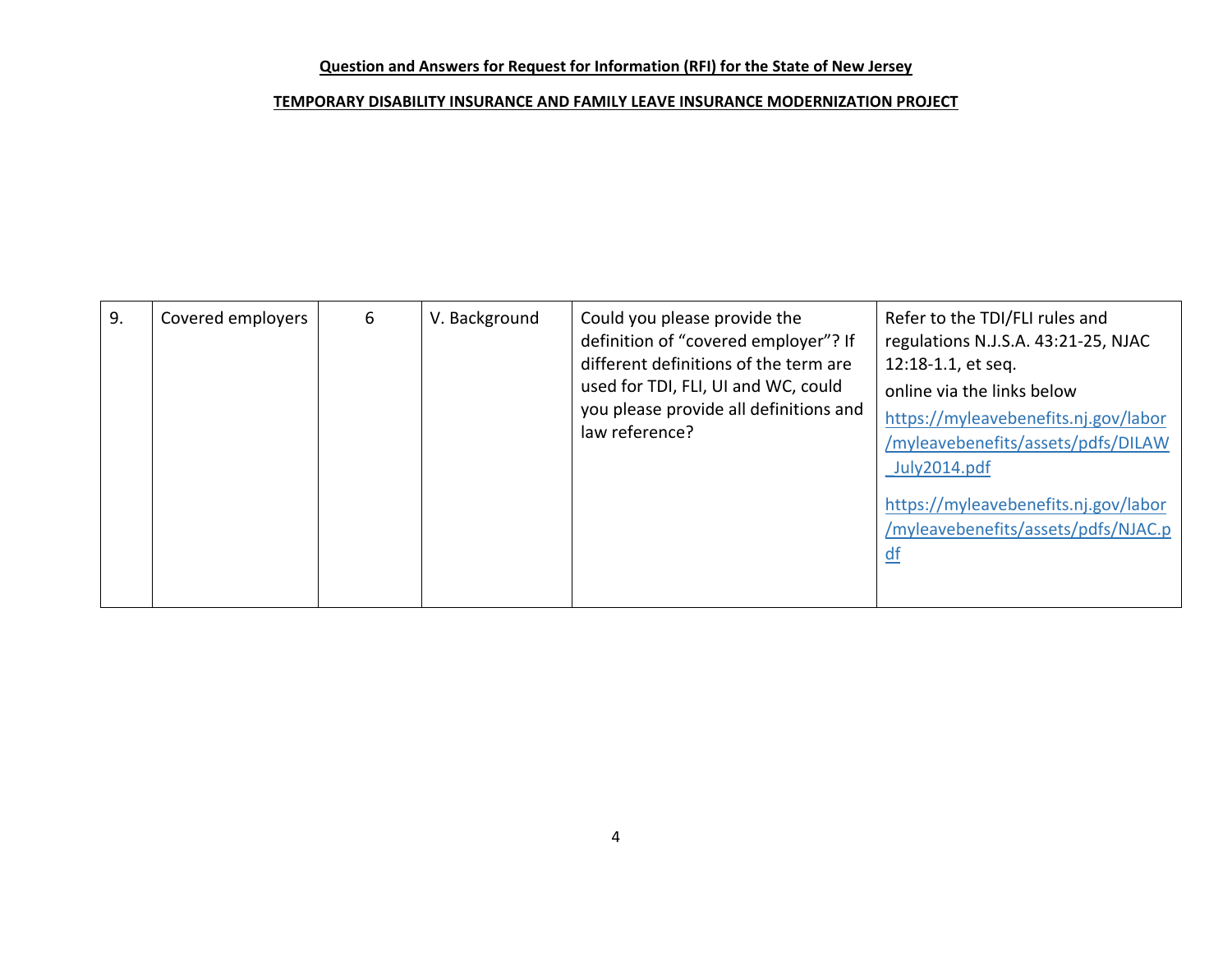| 10. | Contracting with<br>private insurance<br>companies | 6 | V. Background | What interactions are needed with<br>the Private Insurance Companies?<br>RFI indicates State "process claims on<br>behalf of employers".<br>What are the responsibilities of the<br>Private Insurance Company versus<br>the responsibilities of the State?<br>Who accepts the claim in addition to<br>processing it?<br>Who issues payments? | Refer to the TDI/FLI rules and<br>regulations N.J.S.A. 43:21-25, NJAC<br>12:18-1.1, et seq.<br>online via the links below<br>https://myleavebenefits.nj.gov/labor<br>/myleavebenefits/assets/pdfs/DILAW<br>July2014.pdf<br>https://myleavebenefits.nj.gov/labor<br>/myleavebenefits/assets/pdfs/NJAC.p<br>$df$ |
|-----|----------------------------------------------------|---|---------------|----------------------------------------------------------------------------------------------------------------------------------------------------------------------------------------------------------------------------------------------------------------------------------------------------------------------------------------------|----------------------------------------------------------------------------------------------------------------------------------------------------------------------------------------------------------------------------------------------------------------------------------------------------------------|
|-----|----------------------------------------------------|---|---------------|----------------------------------------------------------------------------------------------------------------------------------------------------------------------------------------------------------------------------------------------------------------------------------------------------------------------------------------------|----------------------------------------------------------------------------------------------------------------------------------------------------------------------------------------------------------------------------------------------------------------------------------------------------------------|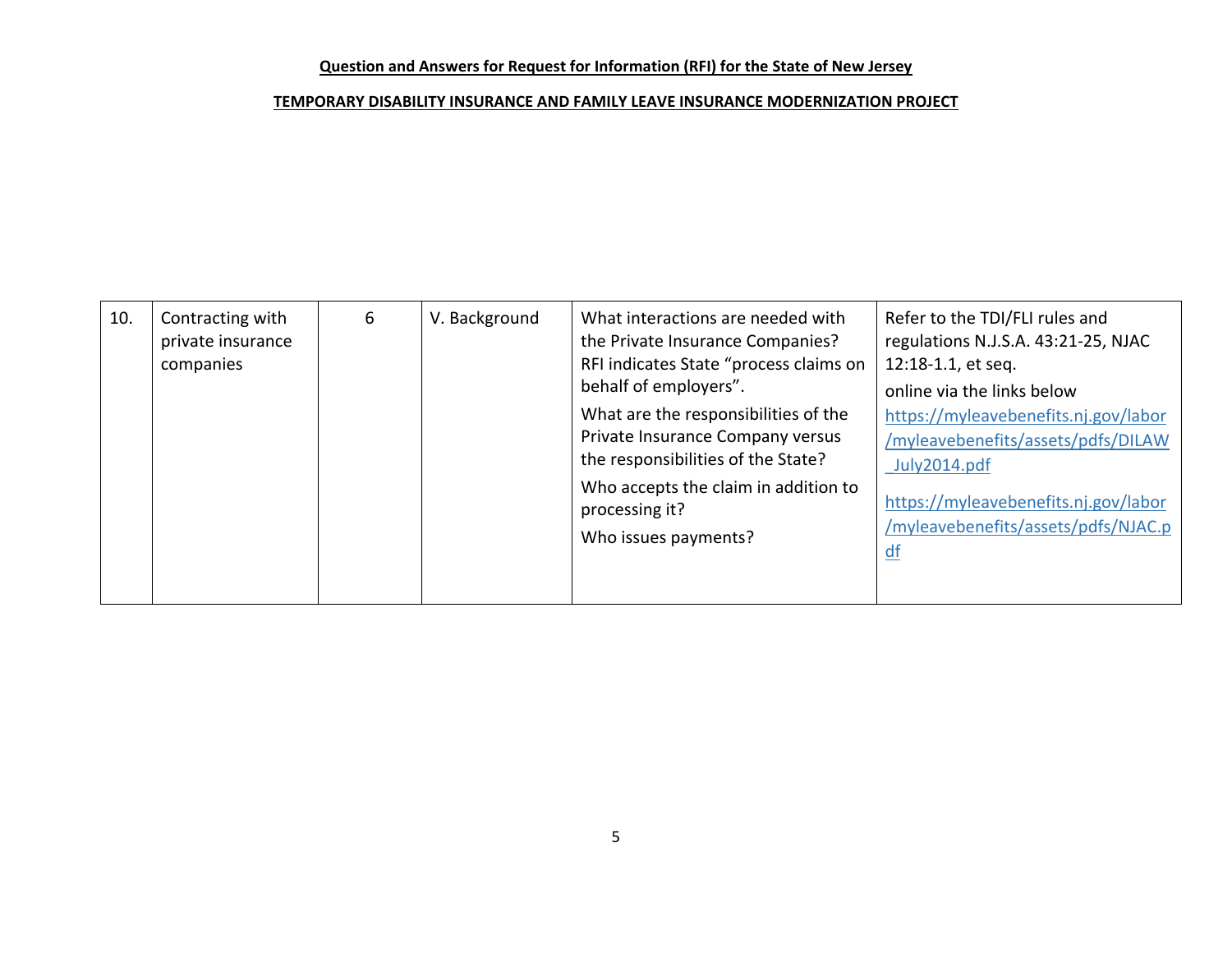| 11. | Claims volume and<br>processing | 6 | V. Background | Could you please expand on 'The<br>Division also contracts with Private<br>Insurance Companies who process<br>claims on behalf of employers'?<br>What is the nature of these contracts<br>and how exactly do these | See response to #10 above.                                                                                             |
|-----|---------------------------------|---|---------------|--------------------------------------------------------------------------------------------------------------------------------------------------------------------------------------------------------------------|------------------------------------------------------------------------------------------------------------------------|
|     |                                 |   |               | contracts/private insurance<br>companies tie into the Division's<br>operations, workflow, and<br>automation systems?                                                                                               |                                                                                                                        |
| 12. | Annual Tax<br><b>Statements</b> | 6 | V. Background | Does this reference the Federal 1099<br>for TDI and/or FLI benefits paid?<br>Does this also include a similar<br>form/statement for State income tax<br>purposes?                                                  | The IRS - 1099G and all relative tax<br>documents are required based on<br>federal and state rules and<br>regulations. |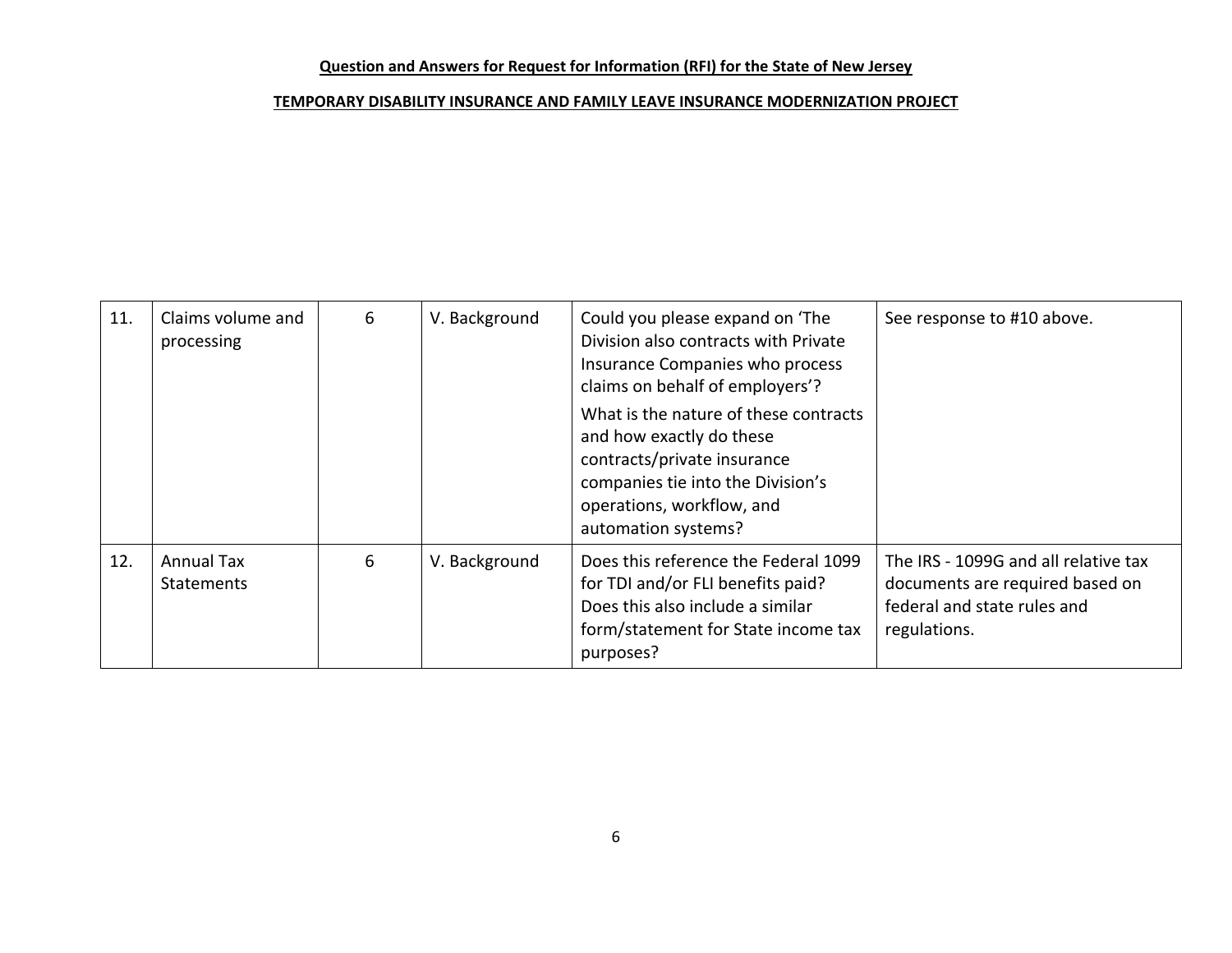| 13. | $14$ -day<br>determination |   | A. The Division of<br>TD & FLI | Currently what percentage of claims<br>are being issued a determination of<br>eligibility within the 14-day policy?<br>What is the current average number<br>of days for determining eligibility?                                                                                                                                                                                               | Refer to the TDI/FLI annual report<br>located on the NJ Department of<br>Labor & Workforce Development's<br>website<br>https://myleavebenefits.nj.gov/labor/my<br>leavebenefits/about/stats/                                                                                                                 |
|-----|----------------------------|---|--------------------------------|-------------------------------------------------------------------------------------------------------------------------------------------------------------------------------------------------------------------------------------------------------------------------------------------------------------------------------------------------------------------------------------------------|--------------------------------------------------------------------------------------------------------------------------------------------------------------------------------------------------------------------------------------------------------------------------------------------------------------|
| 14. | Duration of<br>benefits    | 7 | A. The Division of<br>TD & FLI | RFI indicates maximum duration of<br>TDI is 26 weeks; FLI is 6 weeks or 42<br>intermittent days. Is there an order<br>of preference should the situation<br>result in qualification for both<br>programs? Is this even possible?<br>For the 42 intermittent days, are the<br>days of week pre-<br>determined/approved or can they be<br>availed as needed, after approval has<br>been provided? | Refer to the TDI/FLI rules and<br>regulations N.J.S.A. 43:21-25, NJAC<br>12:18-1.1, et seq.<br>online via the links below<br>https://myleavebenefits.nj.gov/labor<br>/myleavebenefits/assets/pdfs/DILAW<br>July2014.pdf<br>https://myleavebenefits.nj.gov/labor<br>/myleavebenefits/assets/pdfs/NJAC.p<br>df |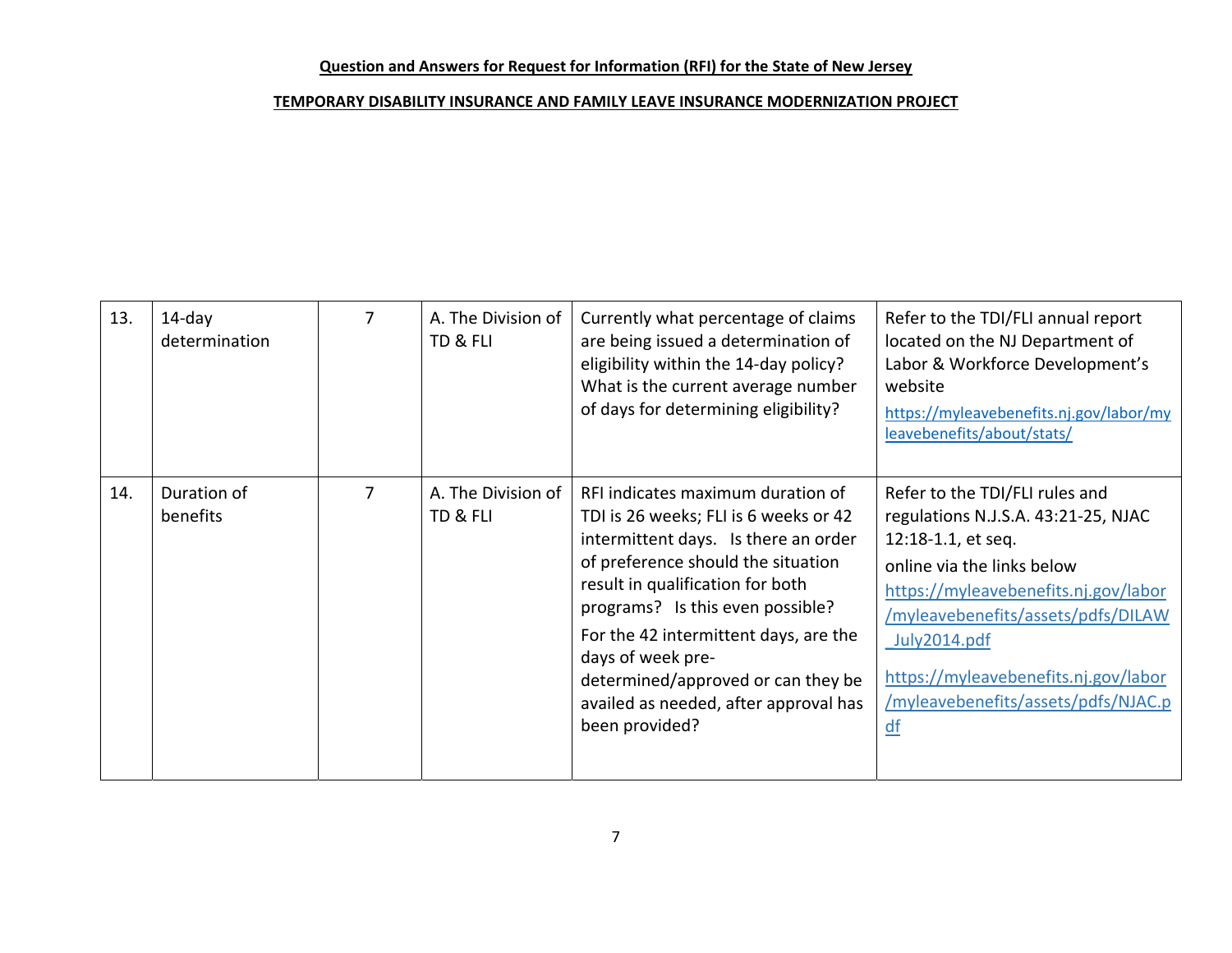| 15. | State versus<br>Private Plan | 7              | A. The Division of<br>TD & FLI      | RFI states that "employers have the<br>option of choosing coverage from a<br>private plan carrier".                                                                                                                                              |                         |
|-----|------------------------------|----------------|-------------------------------------|--------------------------------------------------------------------------------------------------------------------------------------------------------------------------------------------------------------------------------------------------|-------------------------|
|     |                              |                |                                     | a) Is the request to do so and the<br>approval or denial of that<br>request handled by TDI/FLI<br>Division?                                                                                                                                      | a) Yes.                 |
|     |                              |                |                                     | b) If yes, is the request received<br>and/or processed utilizing the<br>current TDI/FLI application?                                                                                                                                             | b) No.                  |
|     |                              |                |                                     | c) If not, is it the expectation that<br>the new system will?                                                                                                                                                                                    | To be determined.<br>C) |
| 16. | Technology                   | $\overline{7}$ | <b>B.</b> Current<br>Infrastructure | If the State plans on continuing with<br>the current Avaya phone and IVR<br>system, is the plan that the<br>modernized system will become the<br>primary data source for the existing<br>functionality to continue? If not,<br>please elaborate. | To be determined.       |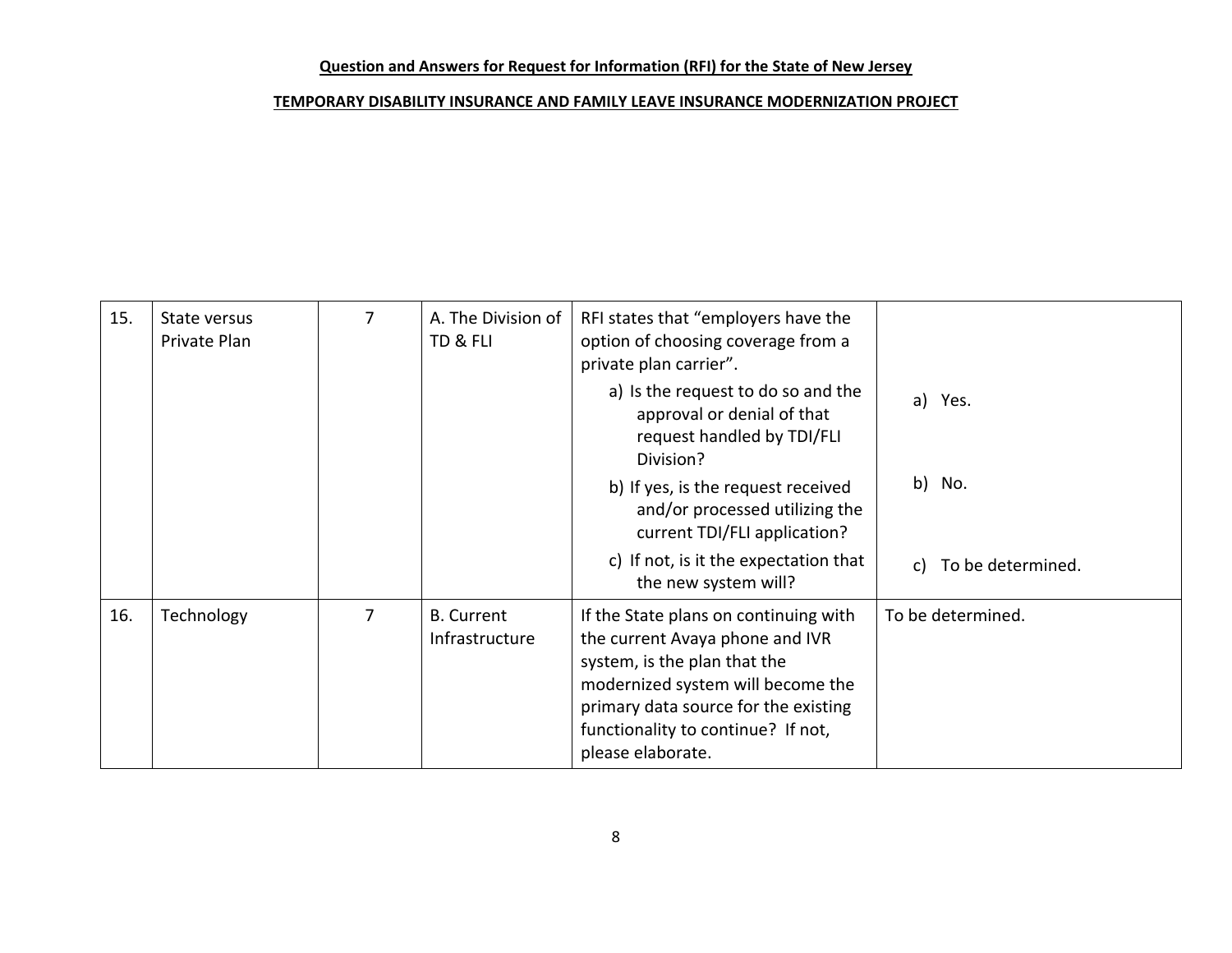| 17. | <b>Interfaces</b>                                 | 7 | <b>B.</b> Current<br>Infrastructure | Could you please provide details of all<br>current internal and external<br>interfaces that are relevant to<br>TDI/FLI?<br>Please also provide which actual<br>system (e.g., DABS, LOOPS, etc.) that<br>these interfaces connect via.    | The system must allow for interfaces<br>to all required data sources. |
|-----|---------------------------------------------------|---|-------------------------------------|------------------------------------------------------------------------------------------------------------------------------------------------------------------------------------------------------------------------------------------|-----------------------------------------------------------------------|
| 18. | Interfaces                                        | 7 | <b>B.</b> Current<br>Infrastructure | The RFI appears to require a<br>replacement of the Document<br>Imaging System as well as DABS.<br>Is it acceptable to retain the current<br>system and provide improved<br>functionality for easy retrieval and<br>viewing of documents? | This has not been determined.                                         |
| 19. | Local Office On-line<br>Payment System<br>(LOOPS) | 7 | <b>B.</b> Current<br>Infrastructure | Could you please provide more<br>information on the system<br>functionality of LOOPS with respect<br>to TDI/FLI?                                                                                                                         | Not at this time.                                                     |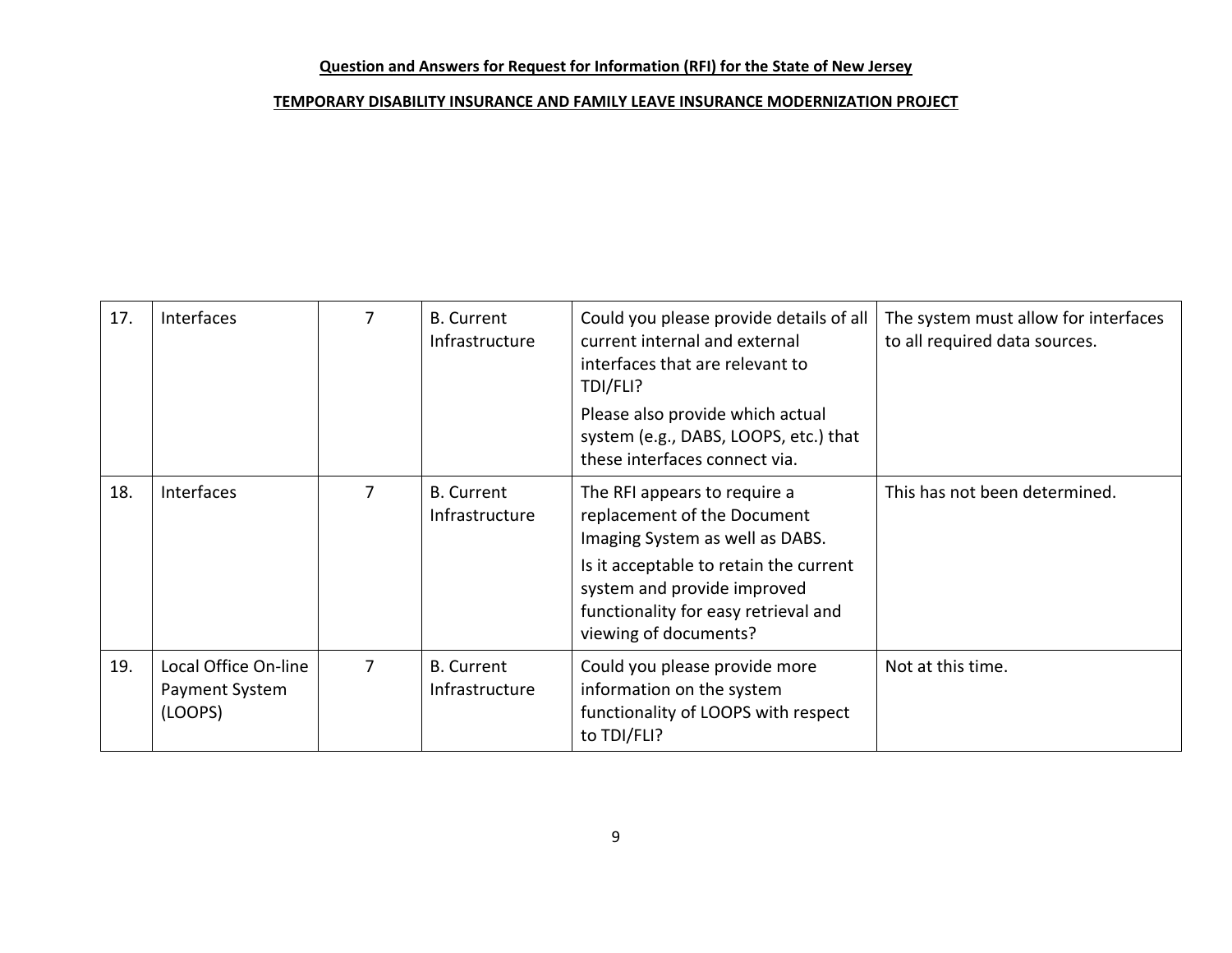| 20. | Technology    |   | <b>B.</b> Current<br>Infrastructure $-$<br>4 <sup>th</sup> bullet       | Does the Agency use an outside<br>vendor (such as State Disbursement<br>Unit) for receipt and disbursement of<br>payments?                          | The Division presently participates in<br>debit card payment disbursements<br>through Bank of America. None for<br>receipt. |
|-----|---------------|---|-------------------------------------------------------------------------|-----------------------------------------------------------------------------------------------------------------------------------------------------|-----------------------------------------------------------------------------------------------------------------------------|
| 21. | Claims Intake | 8 | C. Current<br><b>Business Process</b><br>Background<br>1. Claims Intake | Is LWD required to provide<br>a)<br>the options of filing claims,<br>and parts thereof, via paper<br>or Fax? Is this required by NJ<br>Law?         | Multiple options must be<br>a)<br>made available for filing<br>claims.                                                      |
|     |               |   |                                                                         | b)<br>Is NJ willing to move to "on-<br>line filing only" allowing paper<br>applications and statement<br>section responses only as an<br>exception? | b) Not at this time.                                                                                                        |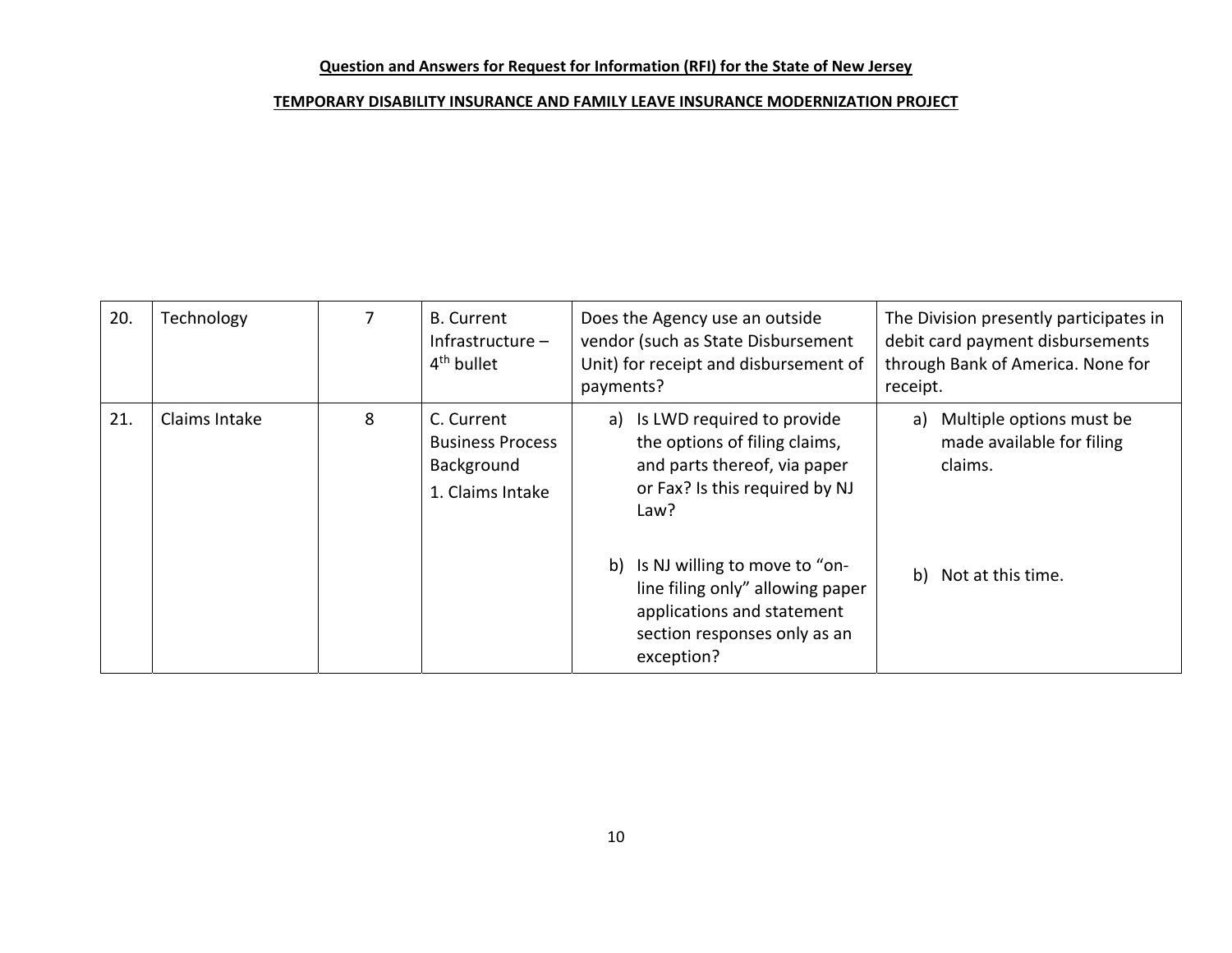| 22. | Eligibility     | 9 | C. Current<br><b>Business Process</b><br>background<br>3. TDI<br>Determination<br>and FLI<br>Determination | Does the claimant need to currently<br>be in covered employment or does<br>the claimant's base period wages<br>need to be from a covered<br>employment? | Both options would be required.                                         |
|-----|-----------------|---|------------------------------------------------------------------------------------------------------------|---------------------------------------------------------------------------------------------------------------------------------------------------------|-------------------------------------------------------------------------|
| 23. | Reconsideration | 9 | C. Current<br><b>Business Process</b><br>background<br>3. TDI<br>Determination<br>and FLI<br>Determination | What activities are covered under<br>'Reconsideration' function? -<br>Extensions, appeals,<br>redeterminations, others?                                 | Refer to section 3. TDI<br>Determinations FLI Determinations in<br>RFI. |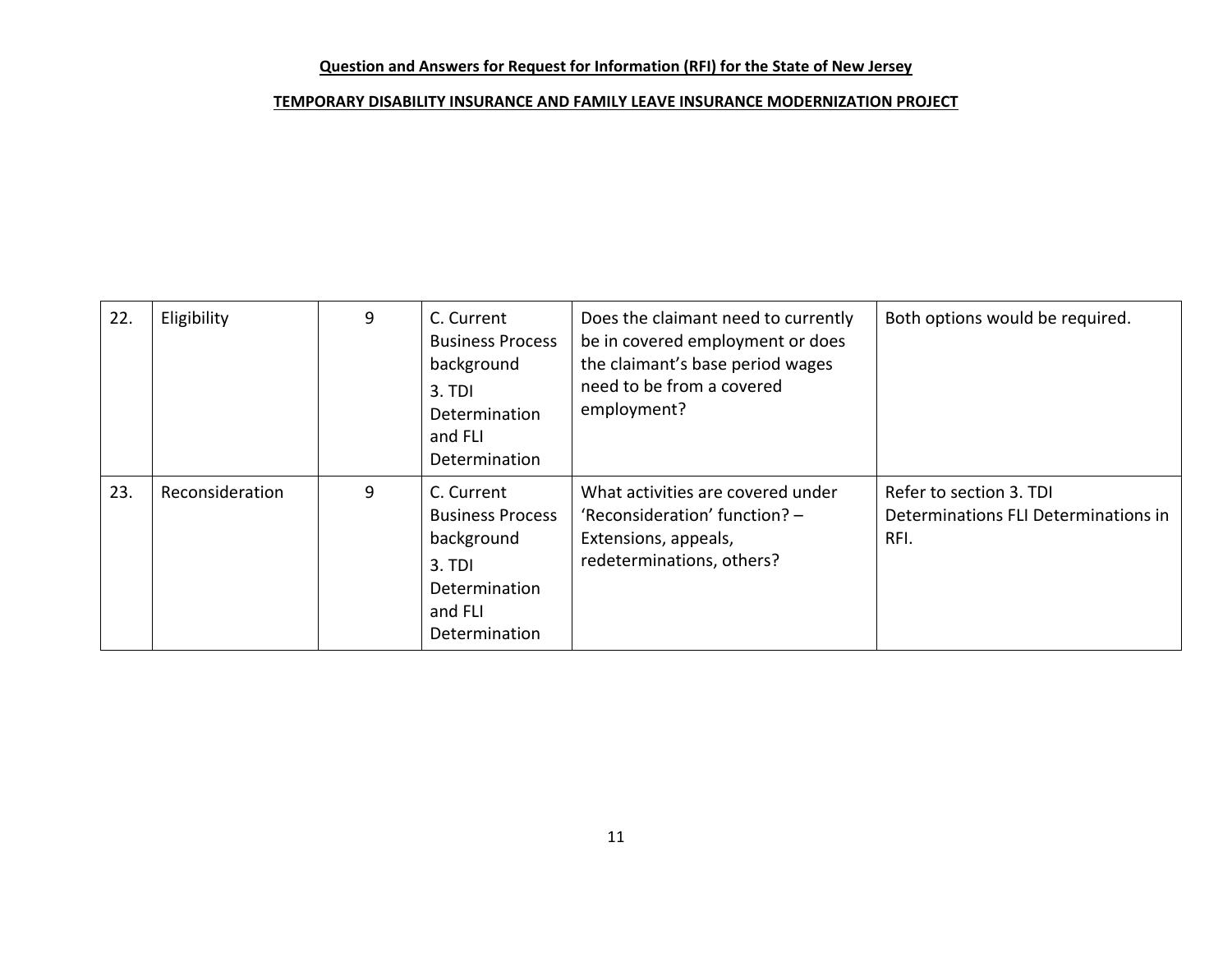| 24. | Reconsideration | 9 | C. Current<br><b>Business Process</b><br>background<br>3. TDI<br>Determination<br>and FLI<br>Determination | RFI states that the TDI/FLI<br>Reconsideration "team also handles<br>covered employment wage<br>record request" No mention was<br>made of specific interface with<br>existing UI Tax system, which could<br>be impacted by the results of such<br>investigations. Does any part of the<br>TDI/FLI system interface with the UI<br>Tax system? | Yes. However, the future of the<br>interface is yet to be determined. |
|-----|-----------------|---|------------------------------------------------------------------------------------------------------------|-----------------------------------------------------------------------------------------------------------------------------------------------------------------------------------------------------------------------------------------------------------------------------------------------------------------------------------------------|-----------------------------------------------------------------------|
|-----|-----------------|---|------------------------------------------------------------------------------------------------------------|-----------------------------------------------------------------------------------------------------------------------------------------------------------------------------------------------------------------------------------------------------------------------------------------------------------------------------------------------|-----------------------------------------------------------------------|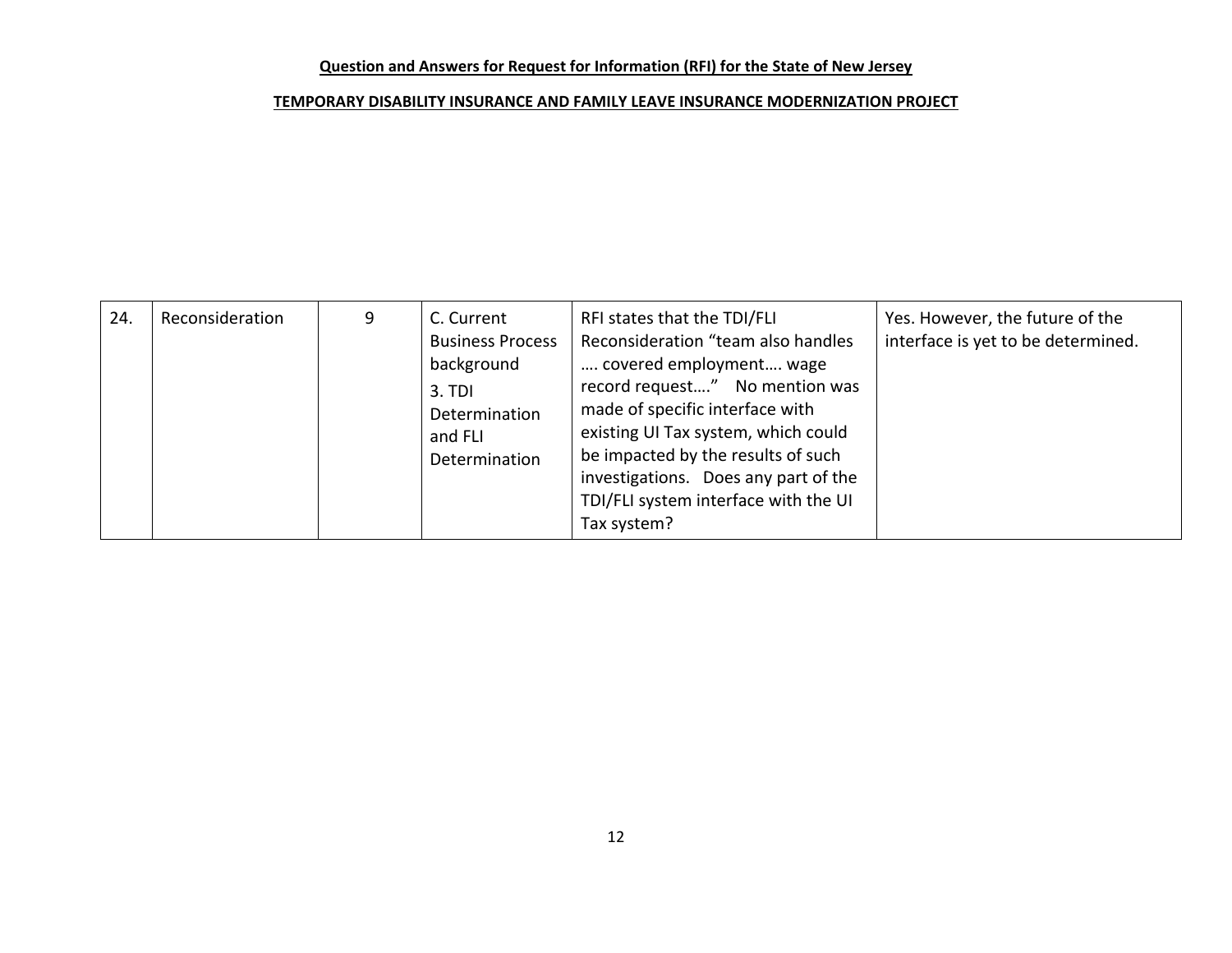| 25. | Payments | 10 | C. Current<br><b>Business Process</b><br>5. Finance | Is it correct assume that ongoing<br>weekly certification is required only<br>for (a) FLI for intermittent days; and<br>(b) when medical certification is<br>specifically requested by the agency                                                                 | Refer to the TDI/FLI rules and<br>regulations N.J.S.A. 43:21-25, NJAC<br>12:18-1.1, et seq.<br>online via the links below<br>https://myleavebenefits.nj.gov/labor<br>/myleavebenefits/assets/pdfs/DILAW<br>July2014.pdf<br>https://myleavebenefits.nj.gov/labor<br>/myleavebenefits/assets/pdfs/NJAC.p<br>$df$ |
|-----|----------|----|-----------------------------------------------------|-------------------------------------------------------------------------------------------------------------------------------------------------------------------------------------------------------------------------------------------------------------------|----------------------------------------------------------------------------------------------------------------------------------------------------------------------------------------------------------------------------------------------------------------------------------------------------------------|
| 26. | ECU      | 10 | C. Current<br><b>Business Process</b><br>5. Finance | Does LWD have a central employer<br>database that is maintained by ECU?<br>If so, is the maintenance of up-to-<br>date employer information, plans,<br>etc. carried out via that separate<br>central system or is it part of the<br>TDI/FLI modernization effort? | Yes. However, the future of this<br>business process is yet to be<br>determined.                                                                                                                                                                                                                               |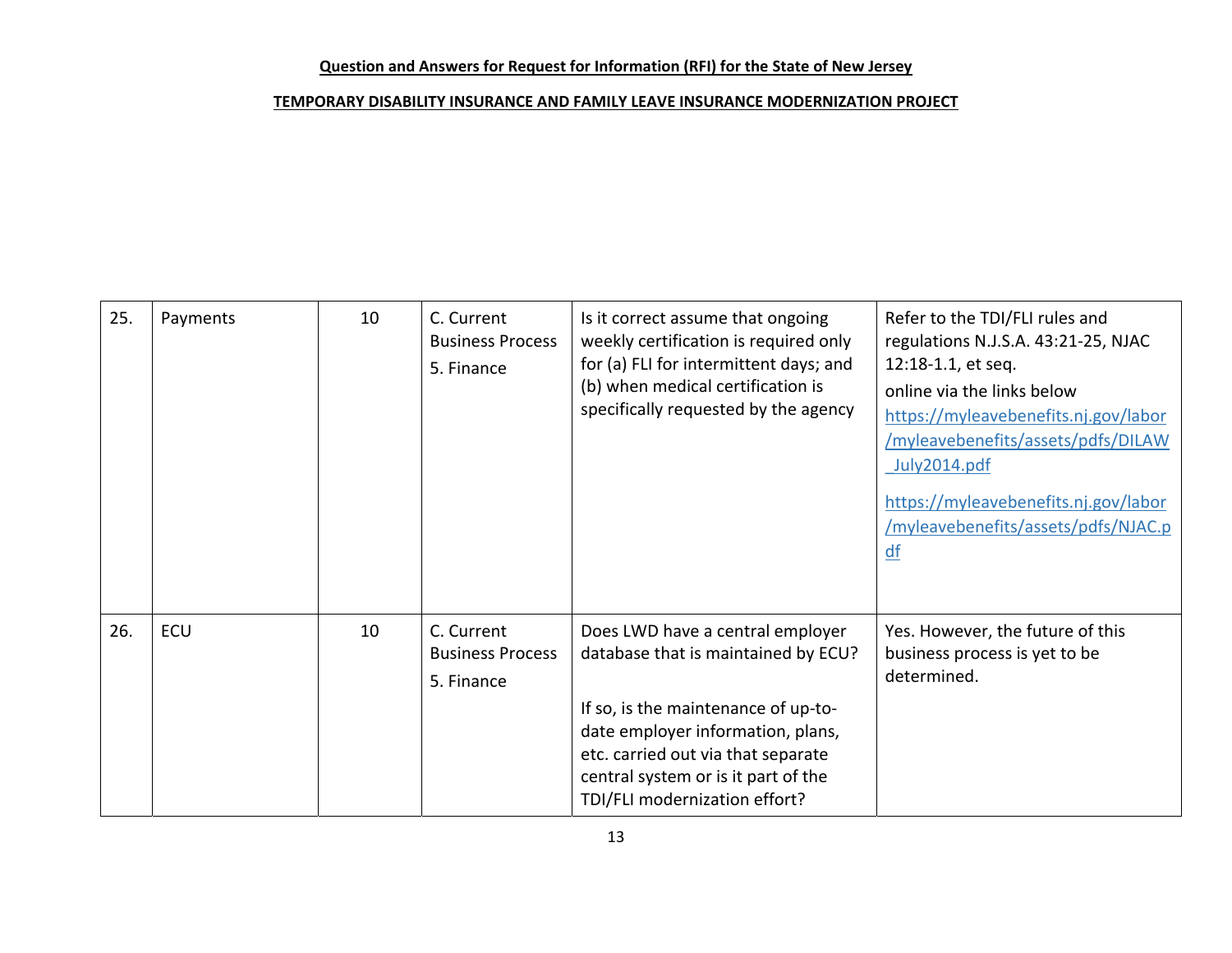| 27. | Confidential claims                                                 | 11 | D. Future Vision             | Reference is made to "confidential<br>claims". Assumption is that these<br>claims would have a higher level of<br>security and limited access? Is this<br>assumption correct? If not, please<br>explain.                                                                                    | Yes.                                                                             |
|-----|---------------------------------------------------------------------|----|------------------------------|---------------------------------------------------------------------------------------------------------------------------------------------------------------------------------------------------------------------------------------------------------------------------------------------|----------------------------------------------------------------------------------|
| 28. | Integration with<br>Web based<br><b>Customer Service</b><br>systems | 12 | <b>Future Vision</b>         | The last bullet on page 12 mentions<br>that the new solution must integrate<br>with web-based Customer Service<br>systems. Could you please expand on<br>what is the expectation in this regard<br>and also identify any specific CS<br>systems that are referred here (CRM,<br>ERP, etc.)? | To be determined.                                                                |
| 29. | Solutions and<br>Recommendations                                    | 13 | 2. Claims<br>Management (b.) | Can you please explain in more detail<br>what this recommendation is<br>requesting?                                                                                                                                                                                                         | Whether or not any<br>recommendations would require<br>third party integrations. |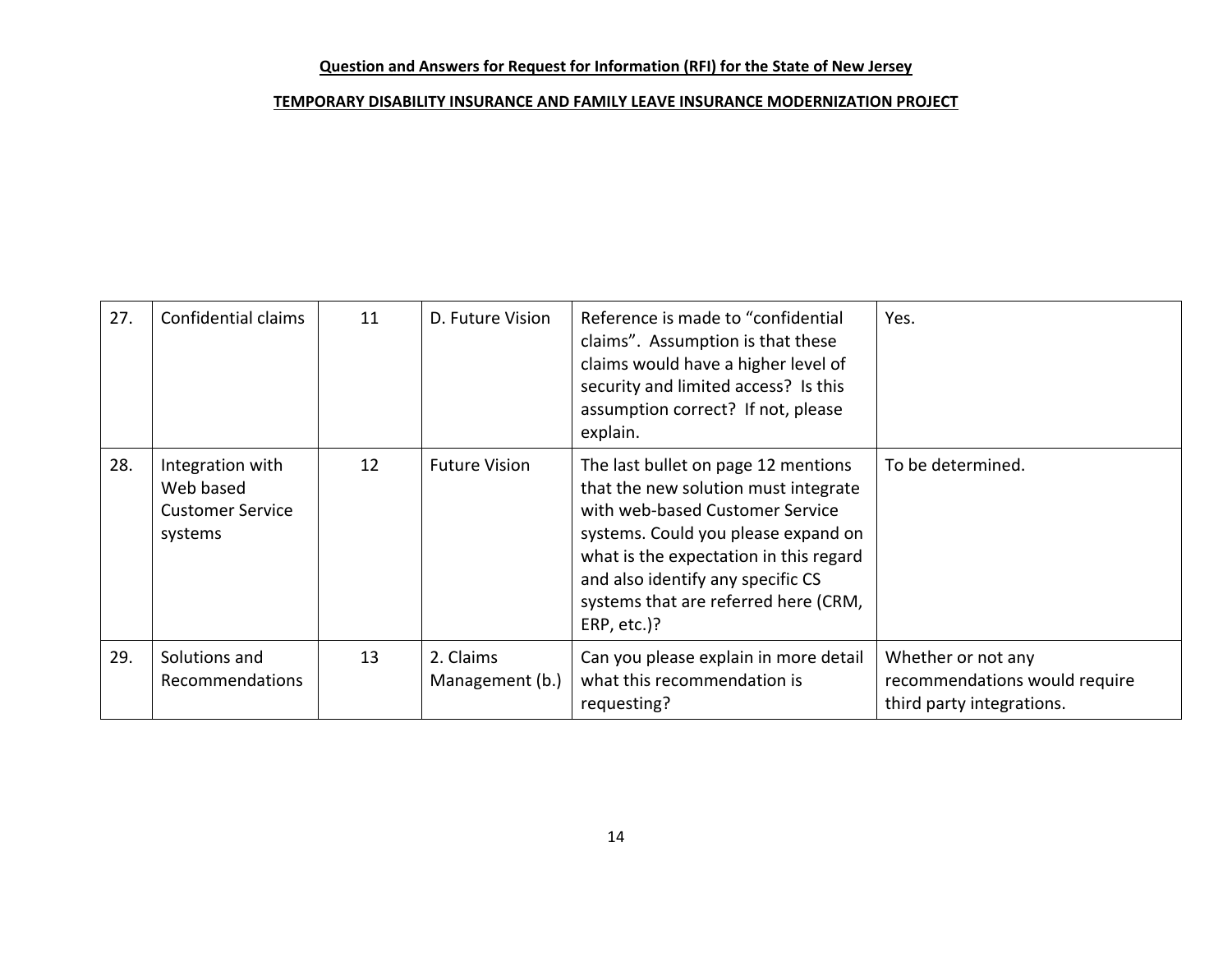| 30. | <b>Hosting</b> | 13 | VI. Responding to<br><b>RFI</b><br>C. Development<br>and<br>Implementation<br>$-$ point a | Does the State have a preference<br>with regard to hosting $-$ on premises<br>vs. vendor hosted (on premises) vs.<br>Cloud?                                                                                                                                                                                                 | No.                                                                      |
|-----|----------------|----|-------------------------------------------------------------------------------------------|-----------------------------------------------------------------------------------------------------------------------------------------------------------------------------------------------------------------------------------------------------------------------------------------------------------------------------|--------------------------------------------------------------------------|
| 31. |                |    | Section V.                                                                                | "The Division also contracts with<br>Private Insurance Companies who<br>process claims on behalf of<br>employee"<br>What are the systems involved to<br>support above statement? Is there<br>any interface between DABS and<br>Private insurance companies that<br>needs to be addressed as part of<br>Modernized solution? | The future processing of private plan<br>claims is yet to be determined. |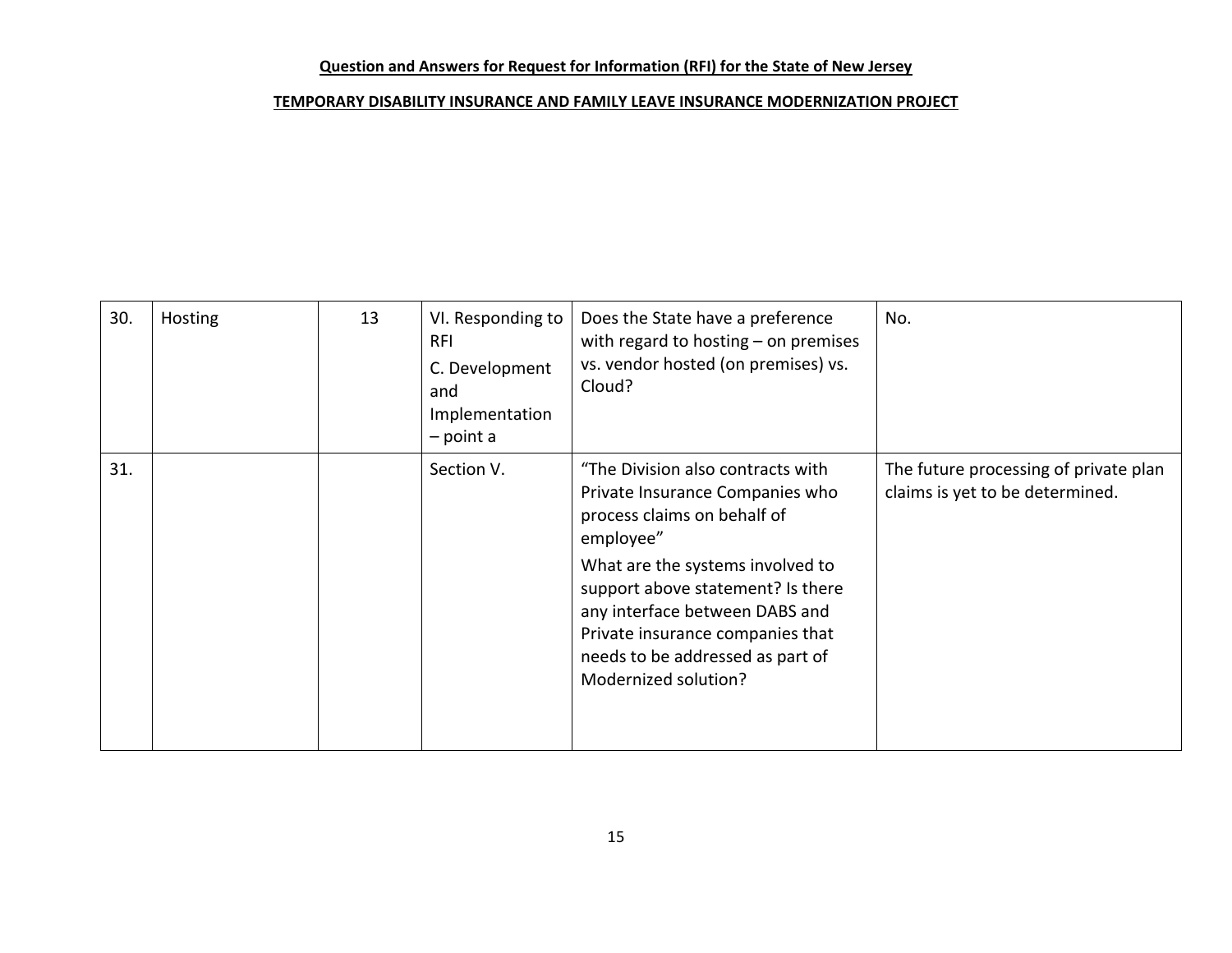| 32. | Section V. | "A subsequent automated processing<br>application was created for filing<br>claim extensions, which is also<br>dependent on DABS to complete the<br>operation".<br>What technology platform is the<br>automated processing application | The future of automated claim<br>processing is yet to be determined. |
|-----|------------|----------------------------------------------------------------------------------------------------------------------------------------------------------------------------------------------------------------------------------------|----------------------------------------------------------------------|
|     |            | built upon? And what kind of<br>interface is available to integrate with<br>this application?                                                                                                                                          |                                                                      |
| 33. | Section V. | Does the new system need to<br>support Text Messaging/Electronic<br>notification capabilities in future?                                                                                                                               | This has not been determined.                                        |
| 34. | Section V. | How often are Benefit Rate<br>Applicable (E.g.: 2/3rd of an<br>individual's average weekly salary) &<br>Max Benefit limits change?                                                                                                     | Annually.                                                            |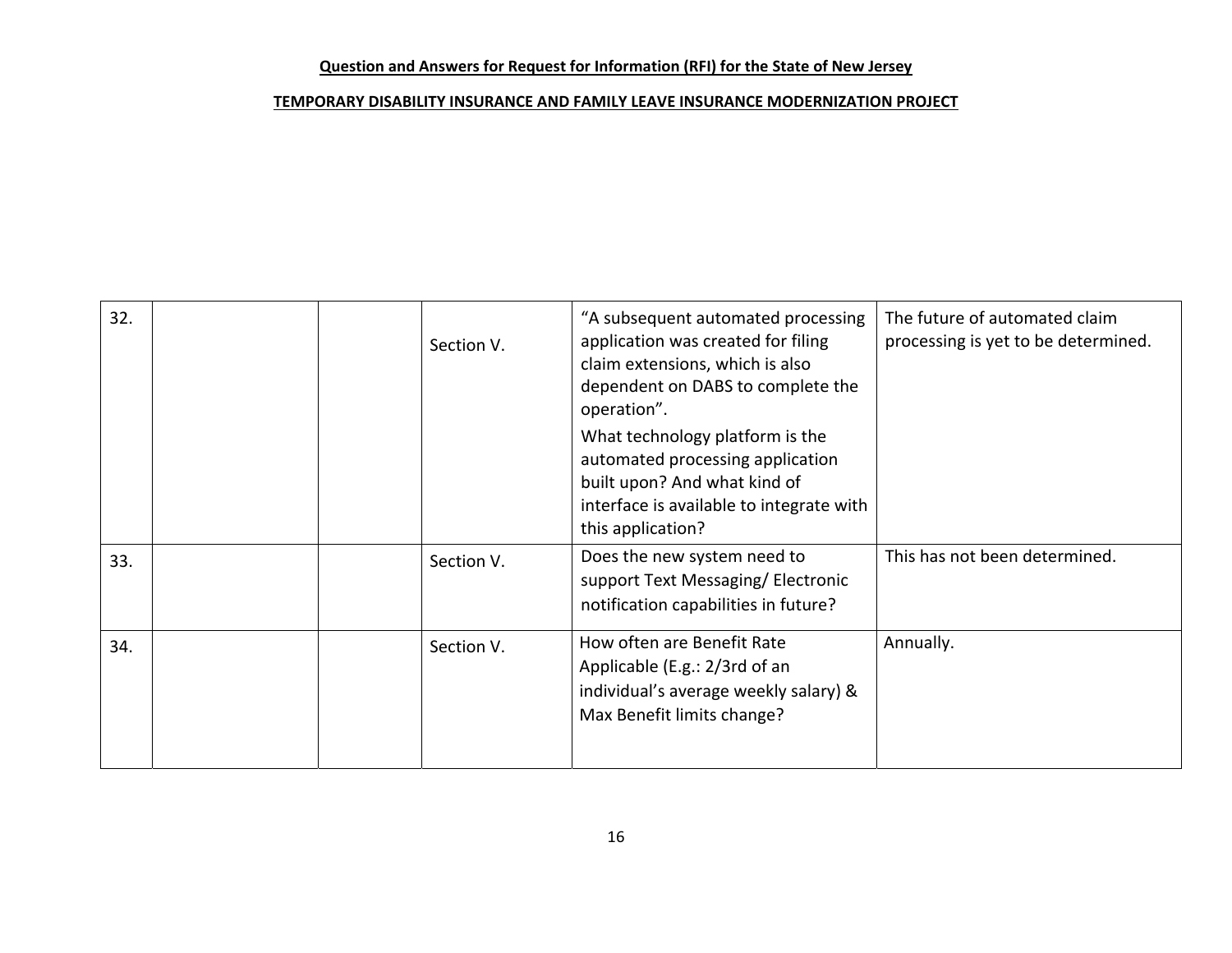| 35. | Section V. | Are there any other deadlines on<br>benefit eligibility determination other<br>than 14 days SLA? | Yes.                                                                                                           |
|-----|------------|--------------------------------------------------------------------------------------------------|----------------------------------------------------------------------------------------------------------------|
| 36. | Section V. | Are there any interfaces between<br>DABS and State's TD/FLI trust funds?                         | Yes.                                                                                                           |
| 37. | Section V. | What is the interface between DABS<br>and Bank of America (Debit Card<br>Payment Issuance)?      | Currently it is a flat file batch process,<br>however future interface interaction<br>is yet to be determined. |
| 38. | Section V. | What is the technology platform<br>(tool) running Document Imaging<br>System?                    | Datacap/P8.                                                                                                    |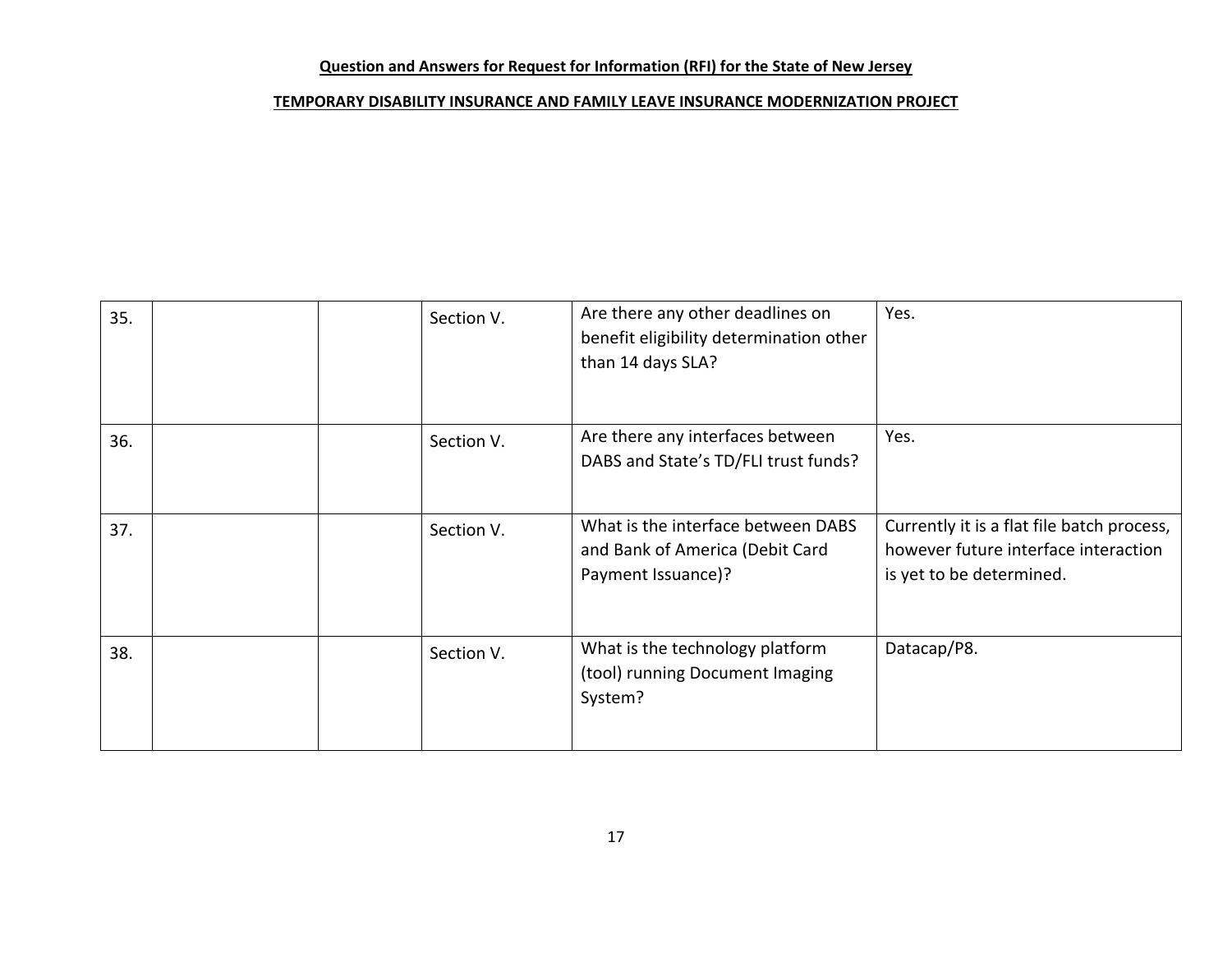| 39. | Section V. | For web claim intake, Is there a<br>specific reason why certified claims<br>are being processed into legacy claim<br>systems only during business hours? | The legacy system is only active<br>during business hours. |
|-----|------------|----------------------------------------------------------------------------------------------------------------------------------------------------------|------------------------------------------------------------|
| 40. | Section V. | Is there a Skill Based Routing<br>(Language, Other Preferences, etc.) in<br>Claim Assignment process to<br>Examiners?                                    | Not currently.                                             |
| 41. | Section V. | Once a claim is assigned to an<br>examiner, can it be transferred to<br>another examiner in situations of<br>unavailability?                             | Yes.                                                       |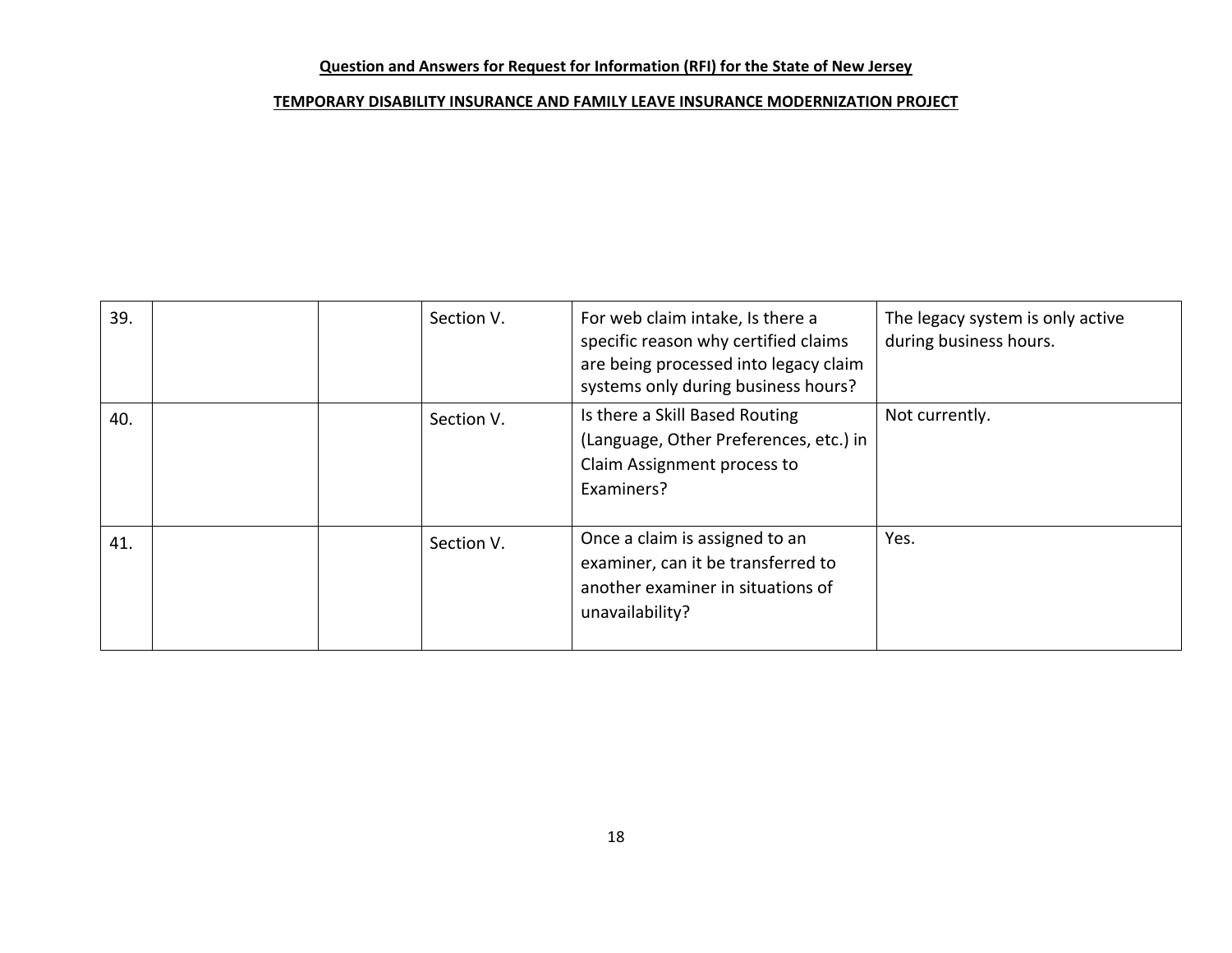| 42. | Section V. | Systems mentioned in RFI to verify                                    |
|-----|------------|-----------------------------------------------------------------------|
|     |            | claim information:                                                    |
|     |            | a) Are these applications<br>a) Yes.                                  |
|     |            | accessed to verify each and                                           |
|     |            | every claim that has been                                             |
|     |            | entered?                                                              |
|     |            | b) Is it a daily routine for<br>b) Yes.                               |
|     |            | examiner to open these                                                |
|     |            | multiple systems?                                                     |
|     |            | Are there interfaces (SOAP,<br>c) This has not been determined.<br>C) |
|     |            | Stored Procedures, REST, etc.)                                        |
|     |            | available for these application                                       |
|     |            | to be access required                                                 |
|     |            | information by future state                                           |
|     |            | application?                                                          |
|     |            |                                                                       |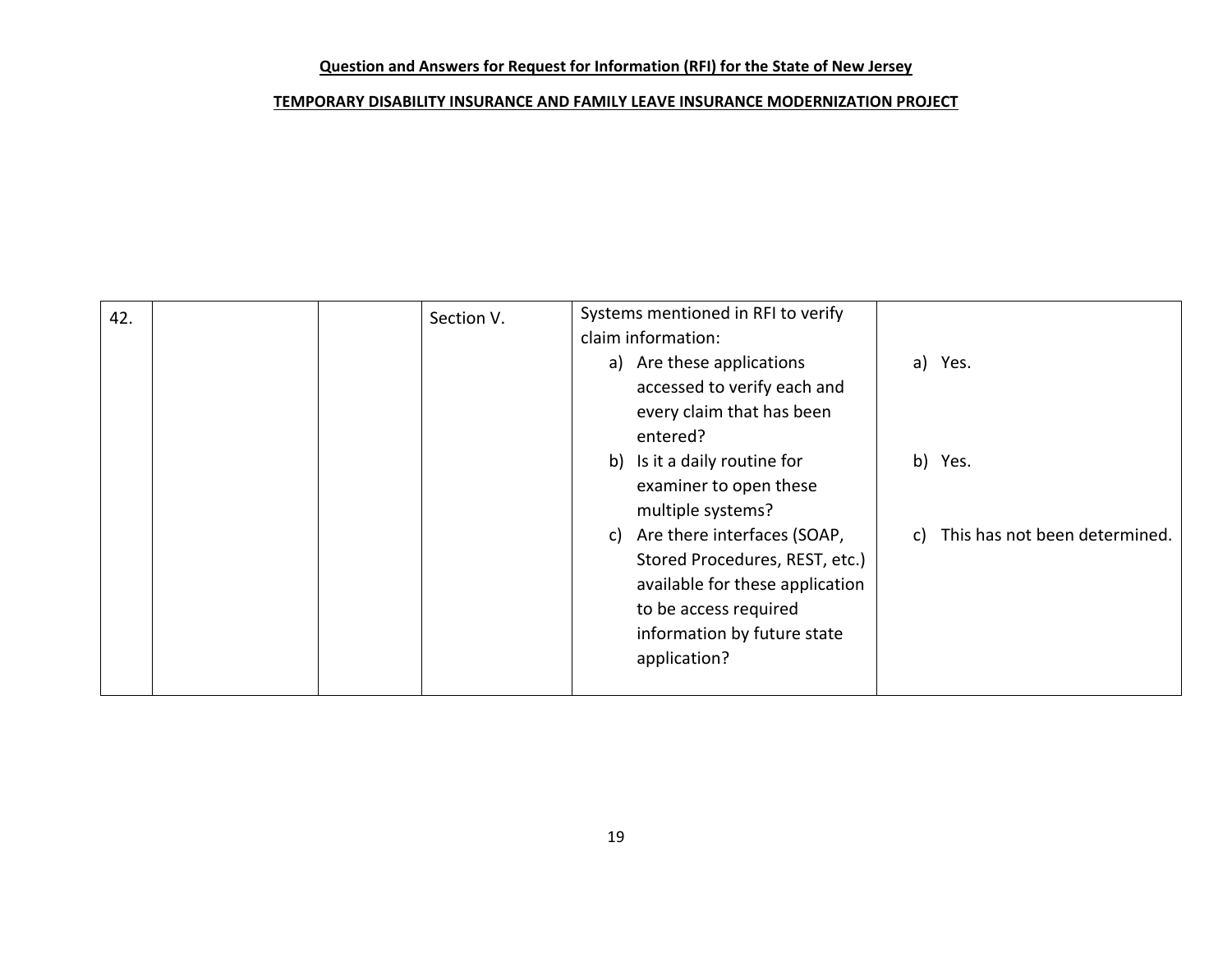| 43. | Section V.                          | <b>Courts Online: Does the technology</b><br>platform on which this application is<br>built upon provide interfaces that can<br>be consumed by future state TD/FLI<br>application to feed in Lien<br>Information resulting from Work<br>related injury claims processed by<br>WC Unit? | Future enhancements to existing<br>interfaces are yet to be determined. |
|-----|-------------------------------------|----------------------------------------------------------------------------------------------------------------------------------------------------------------------------------------------------------------------------------------------------------------------------------------|-------------------------------------------------------------------------|
| 44. | <b>Customer Service</b><br>Section: | Are inquiries received by Call Center<br>personnel managed in a system and<br>tied to claims associated?                                                                                                                                                                               | No.                                                                     |
| 45. | <b>Customer Service</b><br>Section: | Is there a life cycle for an inquiry<br>made by a claimant with status<br>associated?                                                                                                                                                                                                  | Not at this time.                                                       |
| 46. | <b>Customer Service</b><br>Section: | Are there any SLA's associated with<br>inquiries made by claimant?                                                                                                                                                                                                                     | Not applicable.                                                         |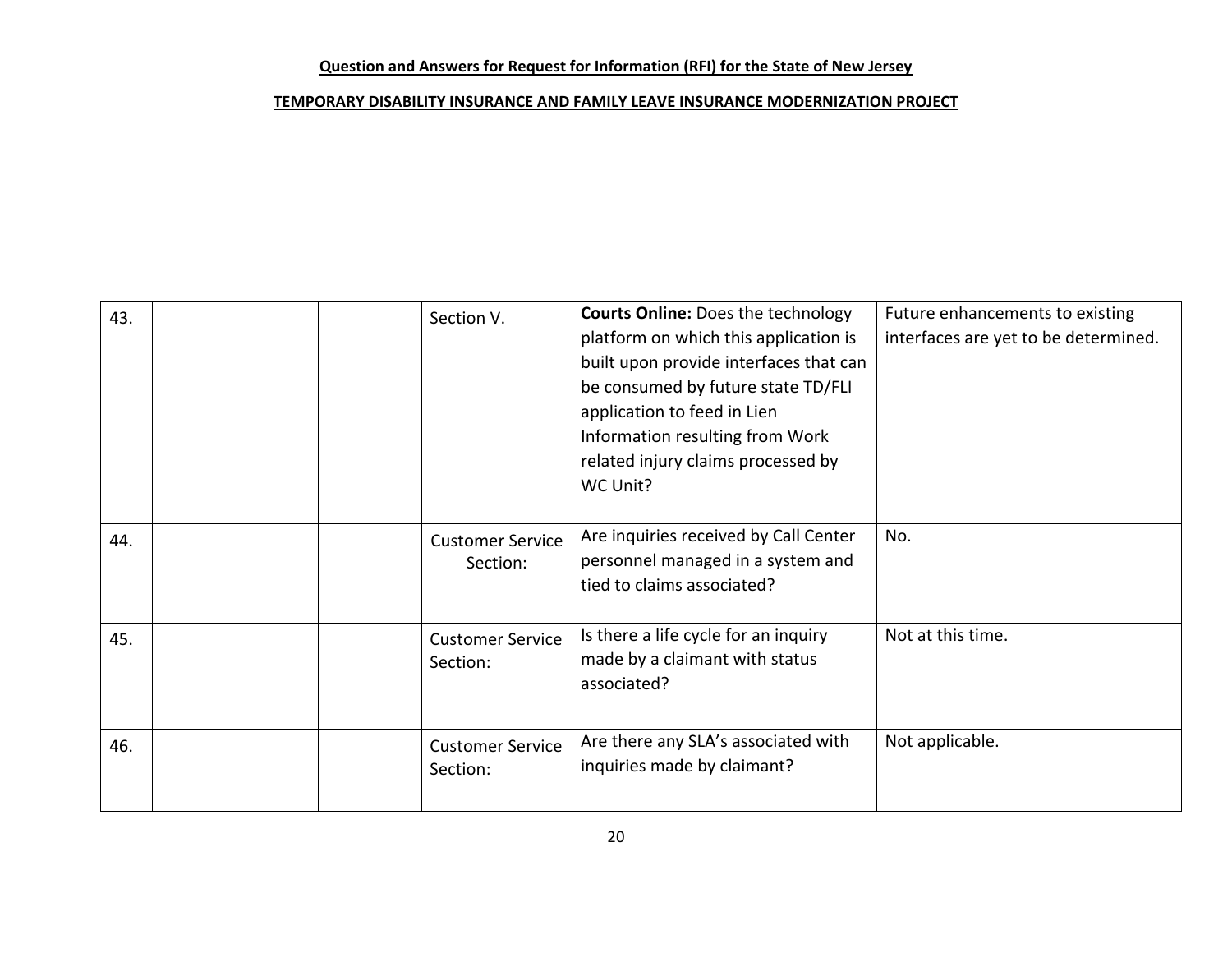| 47. | Finance                 | How often the specific formulas<br>under which benefits are paid are get<br>updated?                                     | Annually.                                                                                                                                                                                                             |
|-----|-------------------------|--------------------------------------------------------------------------------------------------------------------------|-----------------------------------------------------------------------------------------------------------------------------------------------------------------------------------------------------------------------|
| 48. | Finance                 | What is the current process in DABS<br>when a formula needs an update<br>because of new policy or legislative<br>change? | The current process is not relevant.                                                                                                                                                                                  |
| 49. | <b>Generic Question</b> | What is the expectation with future<br>state system's user authentication?                                               | The solution must adhere to all state<br>and federal program and security<br>requirements and must be consistent<br>with the guidelines set forth in the<br>following: State of New Jersey<br>Shared IT Architecture. |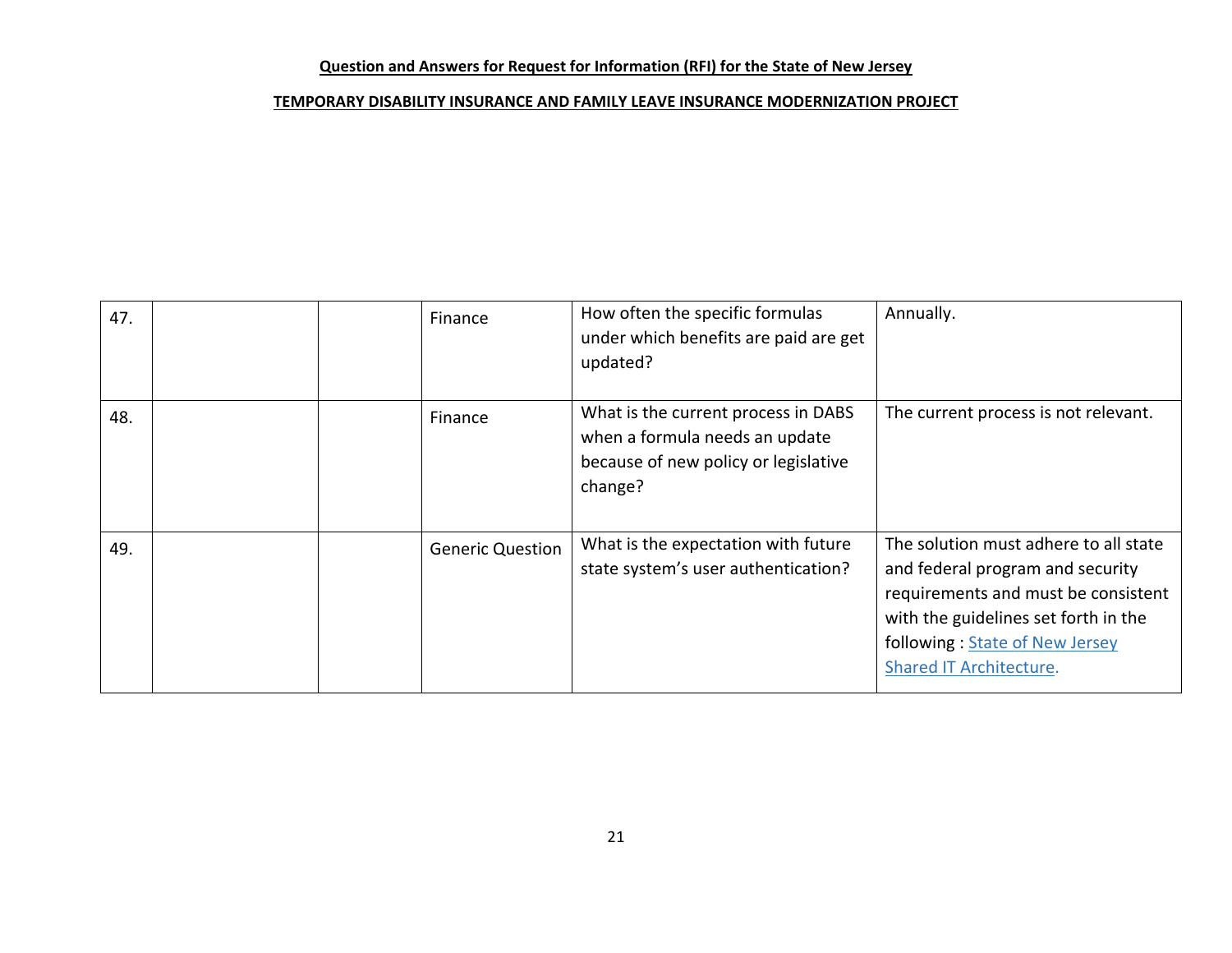| 50. | <b>Generic Question</b> |    | How are claimants authenticated<br>when they are called in to inquire<br>about existing claims?                                                                                                    |          | The solution must adhere to all state<br>and federal program and security<br>requirements and must be consistent<br>with the guidelines set forth in the<br>following: State of New Jersey<br><b>Shared IT Architecture.</b> |
|-----|-------------------------|----|----------------------------------------------------------------------------------------------------------------------------------------------------------------------------------------------------|----------|------------------------------------------------------------------------------------------------------------------------------------------------------------------------------------------------------------------------------|
| 51. |                         | b) | a) How many users of the new<br>integrated TDI/FLI system do<br>you anticipate?<br>How many would you<br>estimate to be primary users<br>(full functionality) vs.<br>secondary users (claim intake | a)<br>b) | The solution must<br>accommodate all internal<br>staff and external customers.<br>This has not been determined.                                                                                                              |
|     |                         | C) | only, customer service,<br>limited system access, etc.)<br>Can you project by<br>department?                                                                                                       | c)       | Not at this time.                                                                                                                                                                                                            |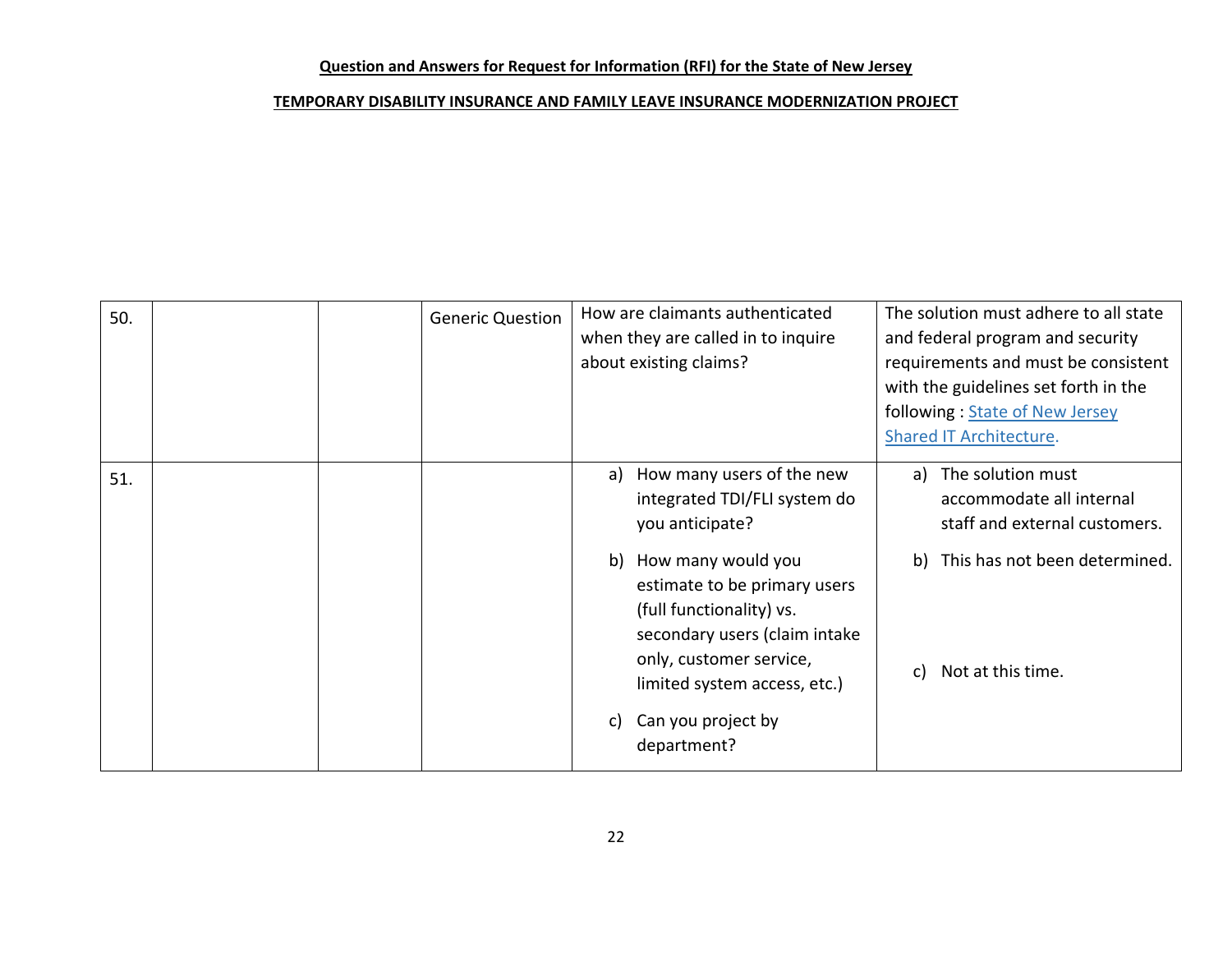|     | Section V) | Which legacy systems shall remain as<br>sources of information for claims<br>analysts following the transition? (RFI                                           | This has not been determined. |
|-----|------------|----------------------------------------------------------------------------------------------------------------------------------------------------------------|-------------------------------|
| 52. |            | If possible, please list expected data<br>feed and system integration points<br>for claims. (Example: Document<br>Management, Imaging, Mail<br>Batching, etc.) | This has not been determined. |
| 53. | system?    | More details on the Avaya phone/IVR                                                                                                                            | Not applicable.               |
| 54. |            | Do you have a desired "go-live" date<br>for the project?                                                                                                       | This has not been determined. |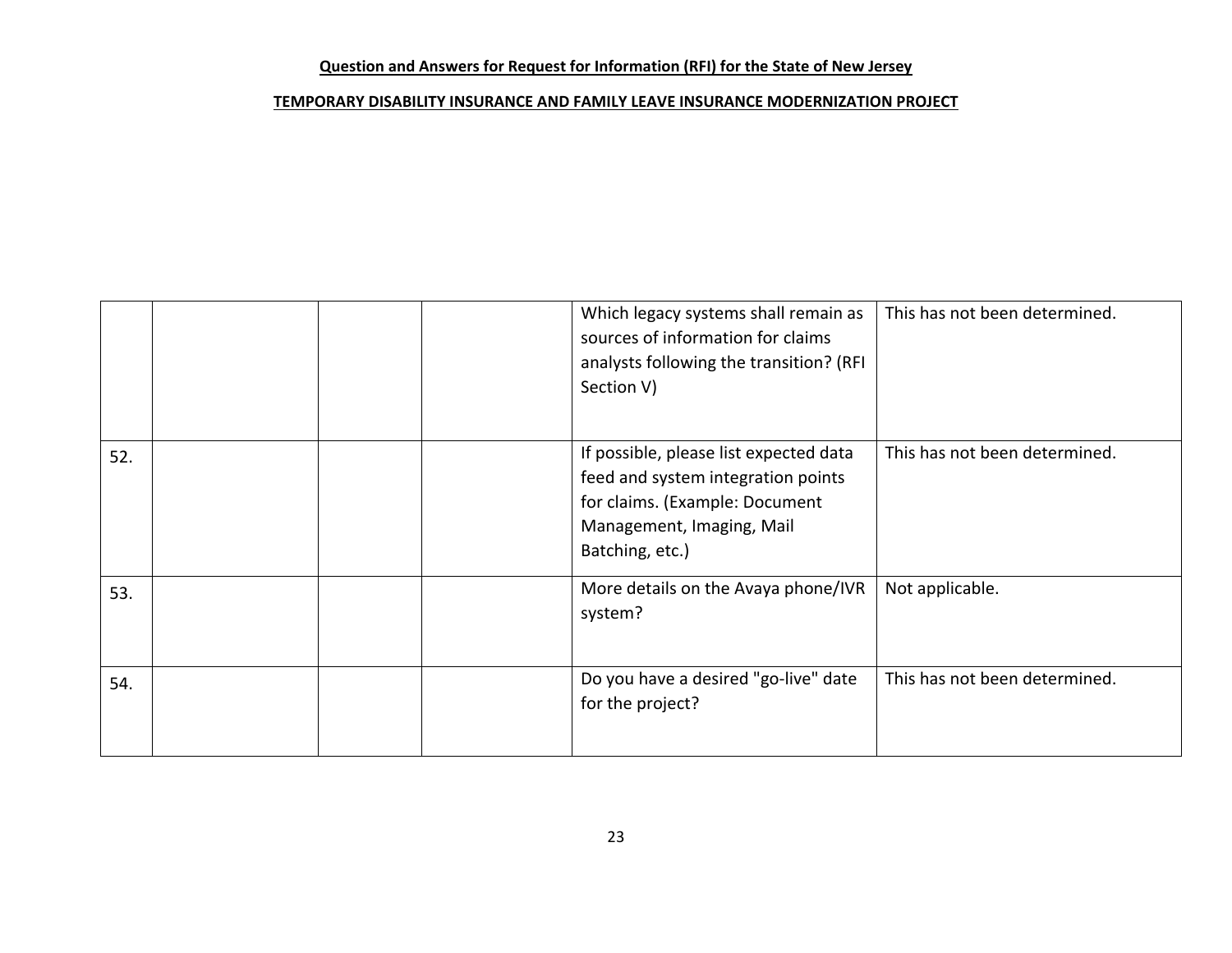| 55. |  | Do you have a projected date for<br>making a final decision on a<br>vendor(s)?                                 | This has not been determined.                                           |
|-----|--|----------------------------------------------------------------------------------------------------------------|-------------------------------------------------------------------------|
| 56. |  | How will the decision be made (e.g.<br>committee, head of the dept.,<br>procurement, scoring system, etc.)?    | This has not been determined.                                           |
| 57. |  | Are you working with a consultant or<br>do you plan to bring one in at any<br>particular phase of the project? | This has not been determined.                                           |
| 58. |  | Do you ever work with technology<br>partners for implementation of IT<br>projects?                             | Yes. However, no determination has<br>been made regarding this project. |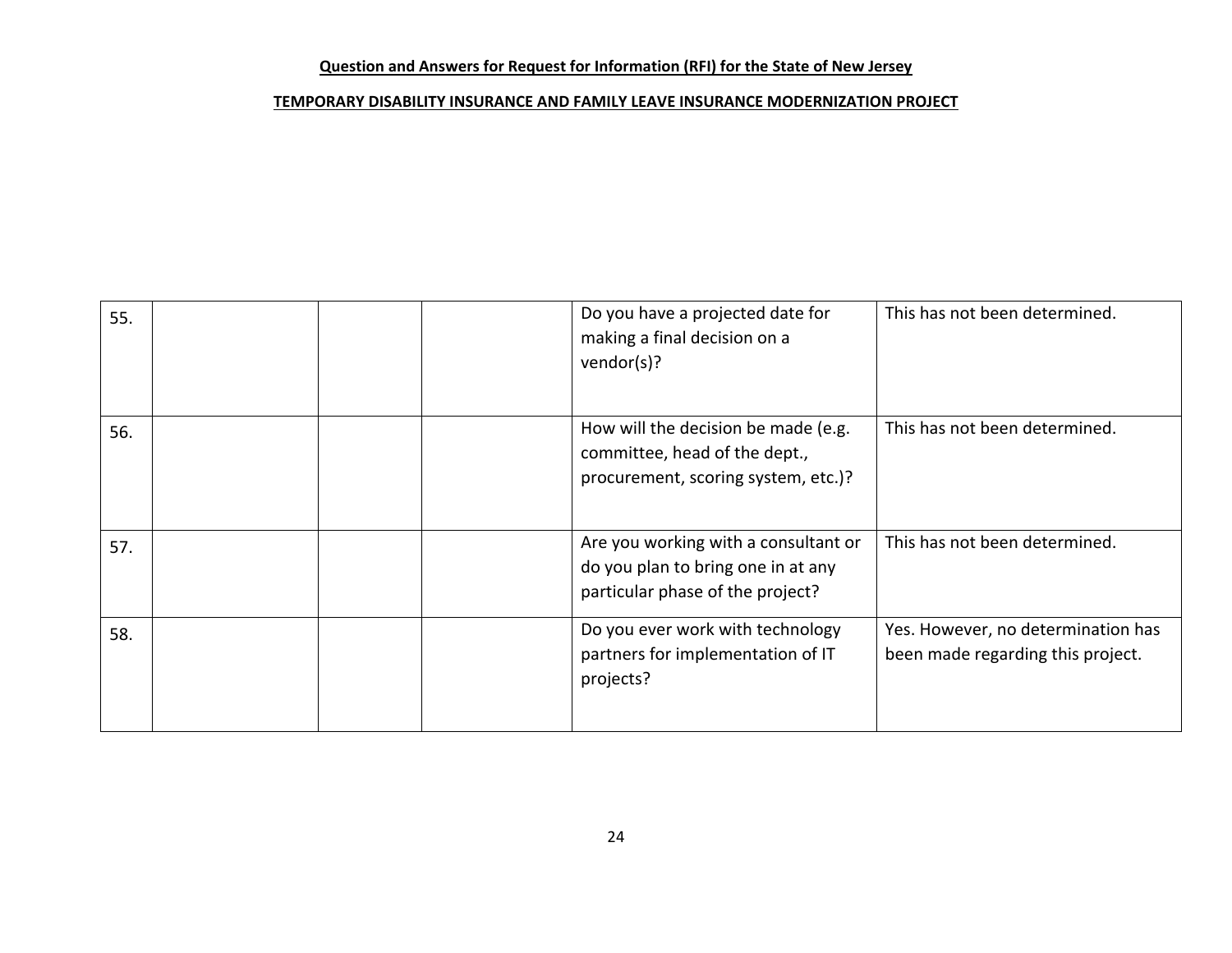| 59. |   | Generic | Can you confirm the State is looking<br>for a customized software solution<br>only or if there is an opportunity to<br>outsource part of the claim<br>administration?                                                                                          | This has not been determined.     |
|-----|---|---------|----------------------------------------------------------------------------------------------------------------------------------------------------------------------------------------------------------------------------------------------------------------|-----------------------------------|
| 60. | 4 |         | The information in this RFI is in no<br>way final nor does it represent what<br>may be contained in a Request for<br>Proposal (RFP), should one be issued.<br>Should the state move forward with<br>RFP, is there an estimated time frame<br>for its issuance? | No timeline has been established. |
| 61. |   |         | Has funding already been allocated<br>and if so, can the state share the<br>source (budget, grant, etc.)? If not,<br>which source will be sought?                                                                                                              | No.                               |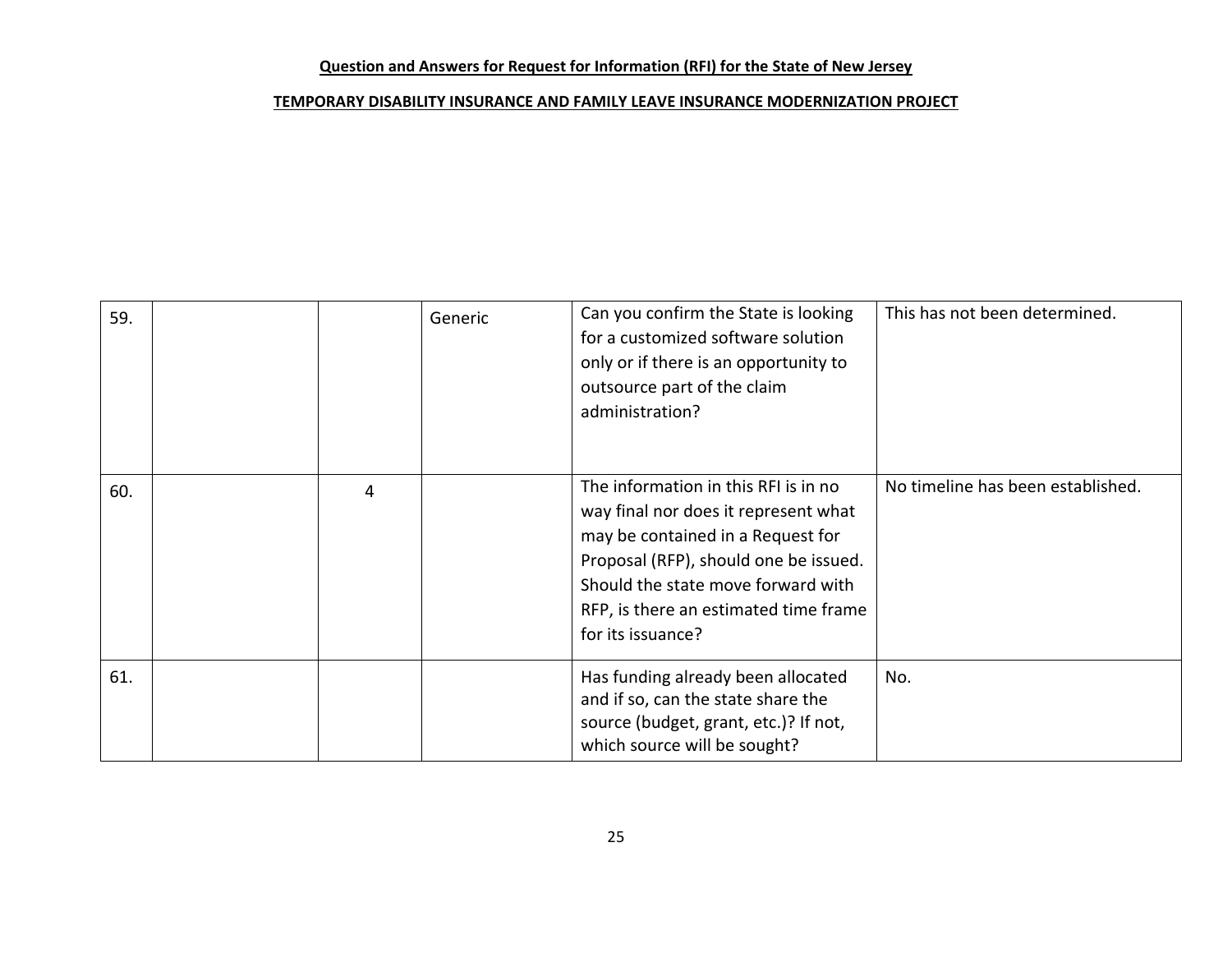| 62. |  | Do Does the state have an estimated<br>cost, or cost threshold that can be<br>shared for this project?                                                                                                                                                                                                                                          | No it does not.                                         |
|-----|--|-------------------------------------------------------------------------------------------------------------------------------------------------------------------------------------------------------------------------------------------------------------------------------------------------------------------------------------------------|---------------------------------------------------------|
| 63. |  | Who is the internal project manager<br>over this modernization effort?                                                                                                                                                                                                                                                                          | That information will not be released<br>to the public. |
| 64. |  | Are there any additional<br>procurements such as feasibility<br>study services, solicitation prep<br>services, quality assurance services,<br>IV&V services, etc., anticipated to be<br>procured in relation to this project? If<br>so, can the state please share which<br>type and which procurement method<br>and time frame is most likely? | Not at this time.                                       |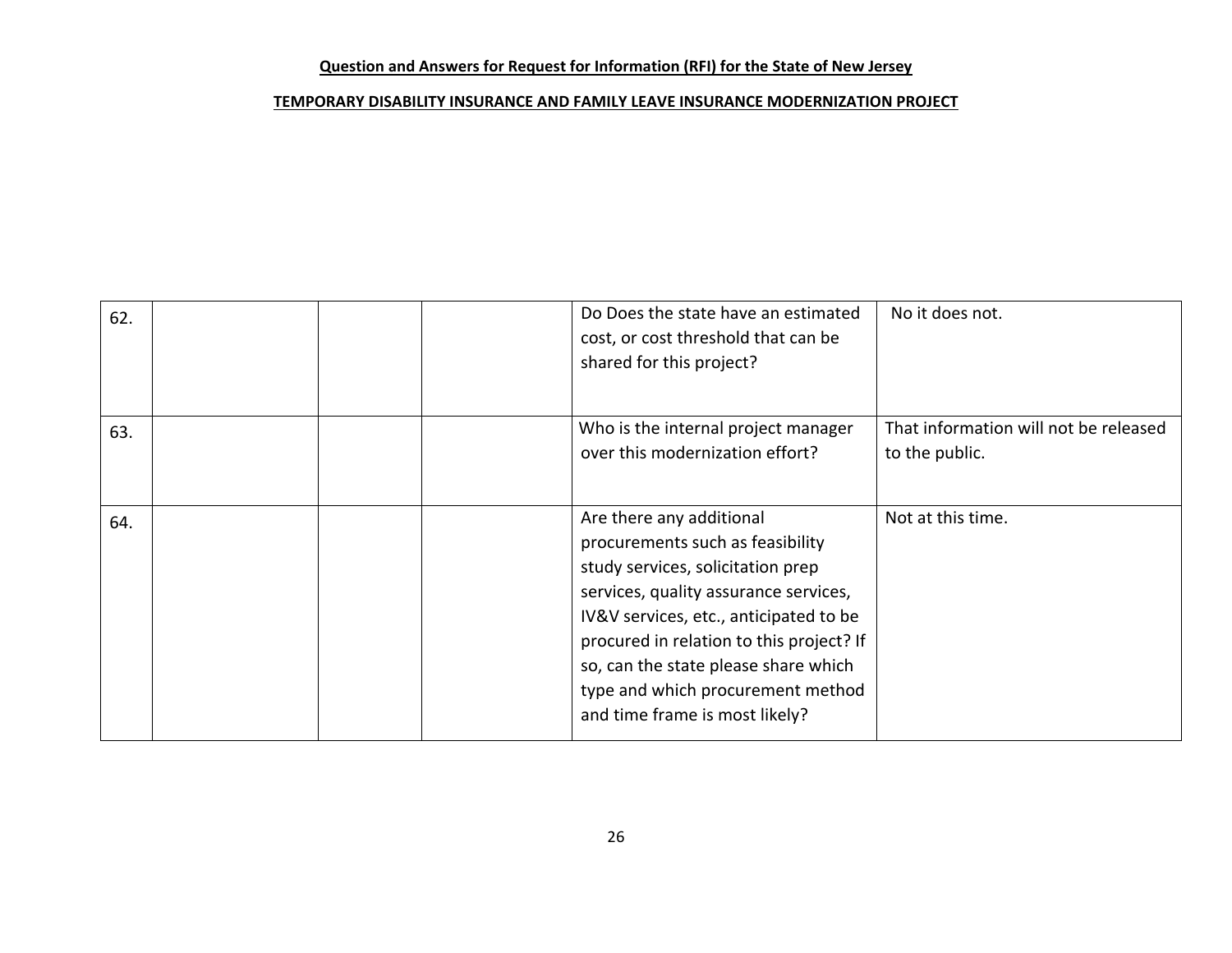| 65. | Section V.<br>Background | One objective is listed as "simpler<br>and faster for claimants". Is there an<br>expectation of the number of steps<br>or start to finish timeline for<br>processing a claimant request that<br>would satisfy this requirement?<br>If so, how much (% or quantified)<br>simpler and faster is this metric over<br>the system today? | This has not been determined.                                                                                                                      |
|-----|--------------------------|-------------------------------------------------------------------------------------------------------------------------------------------------------------------------------------------------------------------------------------------------------------------------------------------------------------------------------------|----------------------------------------------------------------------------------------------------------------------------------------------------|
| 66. |                          | Can you provide some rough details<br>on the shortest, longest, and average<br>lifespan of the approximately 175K<br>claims processed per year?                                                                                                                                                                                     | Please access the TDI/FLI annual<br>report statistics via the link below:<br>https://myleavebenefits.nj.gov/labor/my<br>leavebenefits/about/stats/ |
| 67. |                          | Does TDI/FLI foresee any other<br>services to be rolled out under their<br>control? (i.e., another process to<br>support a new service under the<br>current program jurisdiction)                                                                                                                                                   | Not at this time.                                                                                                                                  |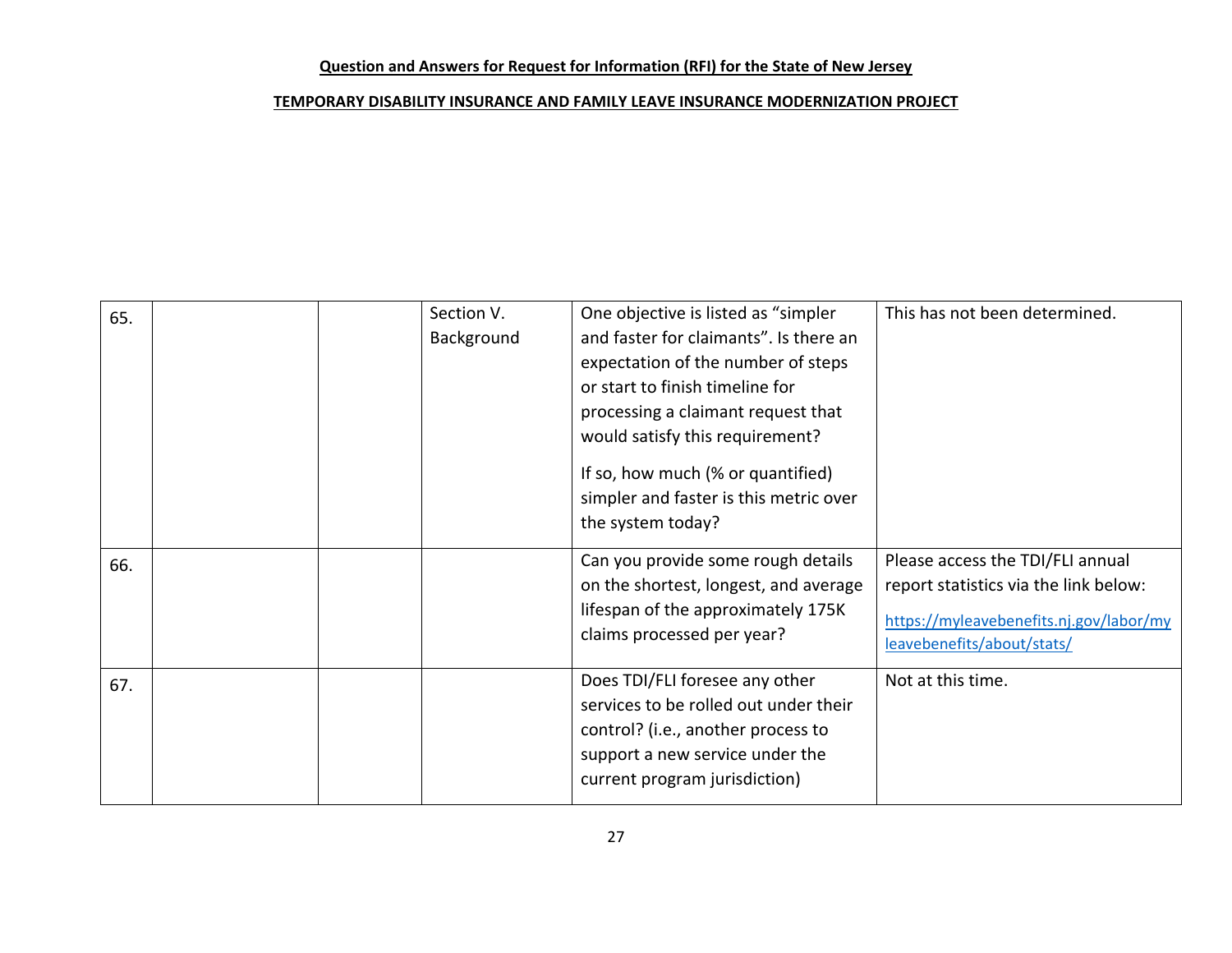| 68. |  | How frequently is the process flow<br>expected to change? What usually<br>changes? approvals? specific data<br>fields? decision criterion?                               | This has not been determined. |
|-----|--|--------------------------------------------------------------------------------------------------------------------------------------------------------------------------|-------------------------------|
| 69. |  | Was the "subsequent automated<br>processing application" a second web<br>based system that was rolled out in<br>addition to the one in 2016 for initial<br>applications? | Yes.                          |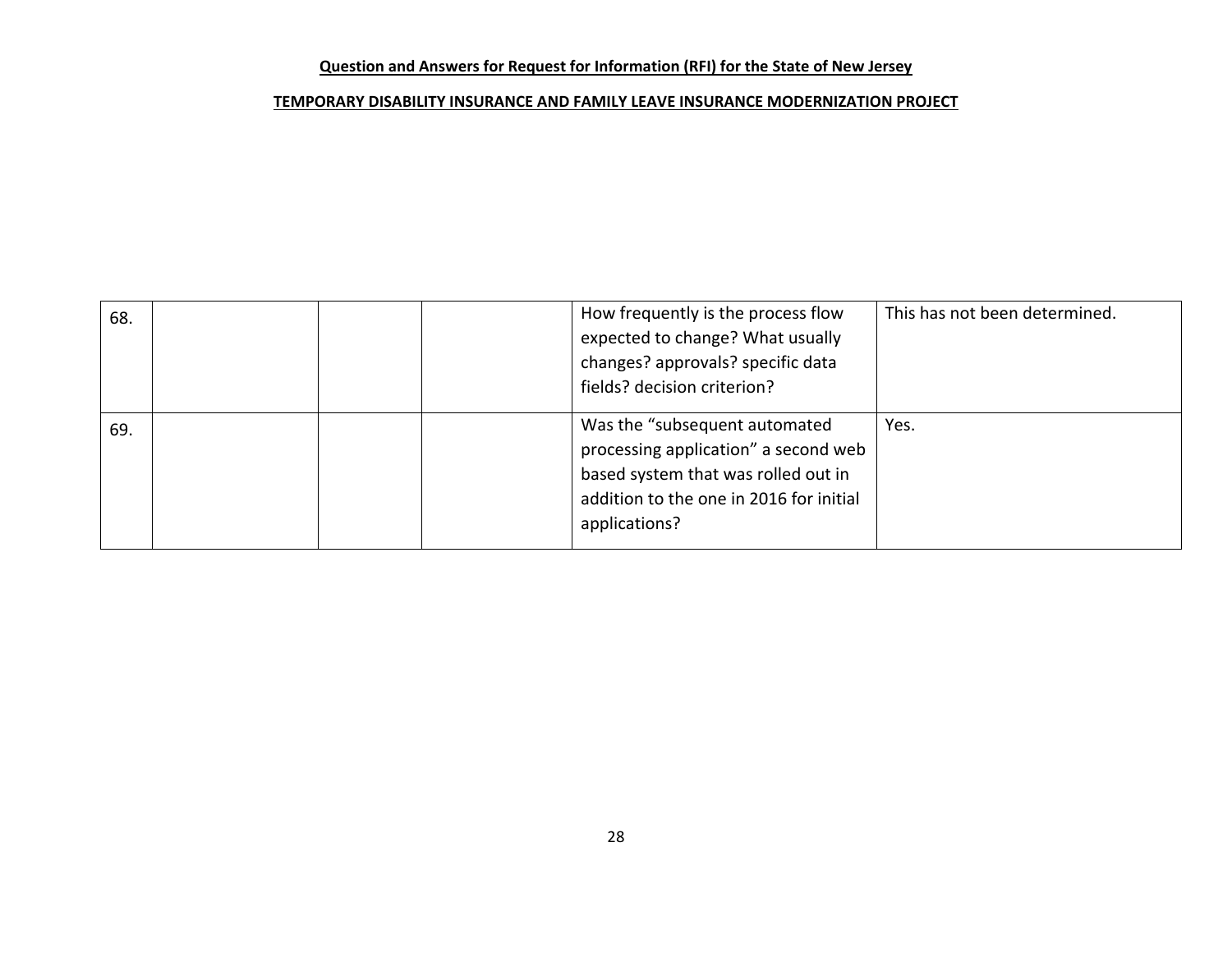| 70. |  |            | a) | A Bank of America card              |    | a) This has not been determined. |
|-----|--|------------|----|-------------------------------------|----|----------------------------------|
|     |  |            |    | system. - Does the new              |    |                                  |
|     |  |            |    | platform needs to have closed       |    |                                  |
|     |  |            |    | loop communication with             |    |                                  |
|     |  |            |    | Bank of America systems. Ex.        |    |                                  |
|     |  |            |    | once a card is issued, is the       |    |                                  |
|     |  |            |    | state process dependent on          |    |                                  |
|     |  |            |    | actions that happen with the        |    |                                  |
|     |  |            |    | card after issuance like            |    |                                  |
|     |  |            |    | tracking funds used or types        | b) | Yes. However, future model       |
|     |  |            |    | of purchases made?                  |    | to be determined.                |
|     |  |            | b) | Alternately, or does the            |    |                                  |
|     |  |            |    | process end with a batch one-       |    |                                  |
|     |  |            |    | way transmission to Bank of         |    |                                  |
|     |  |            |    | America listing payees and          |    |                                  |
|     |  |            |    | details?                            |    |                                  |
|     |  |            |    |                                     |    |                                  |
| 71. |  | Section A. |    | Is maintaining claim initiation via |    | See response to question #21.    |
|     |  |            |    | paper mail considered a requirement |    |                                  |
|     |  |            |    | of the final solution?              |    |                                  |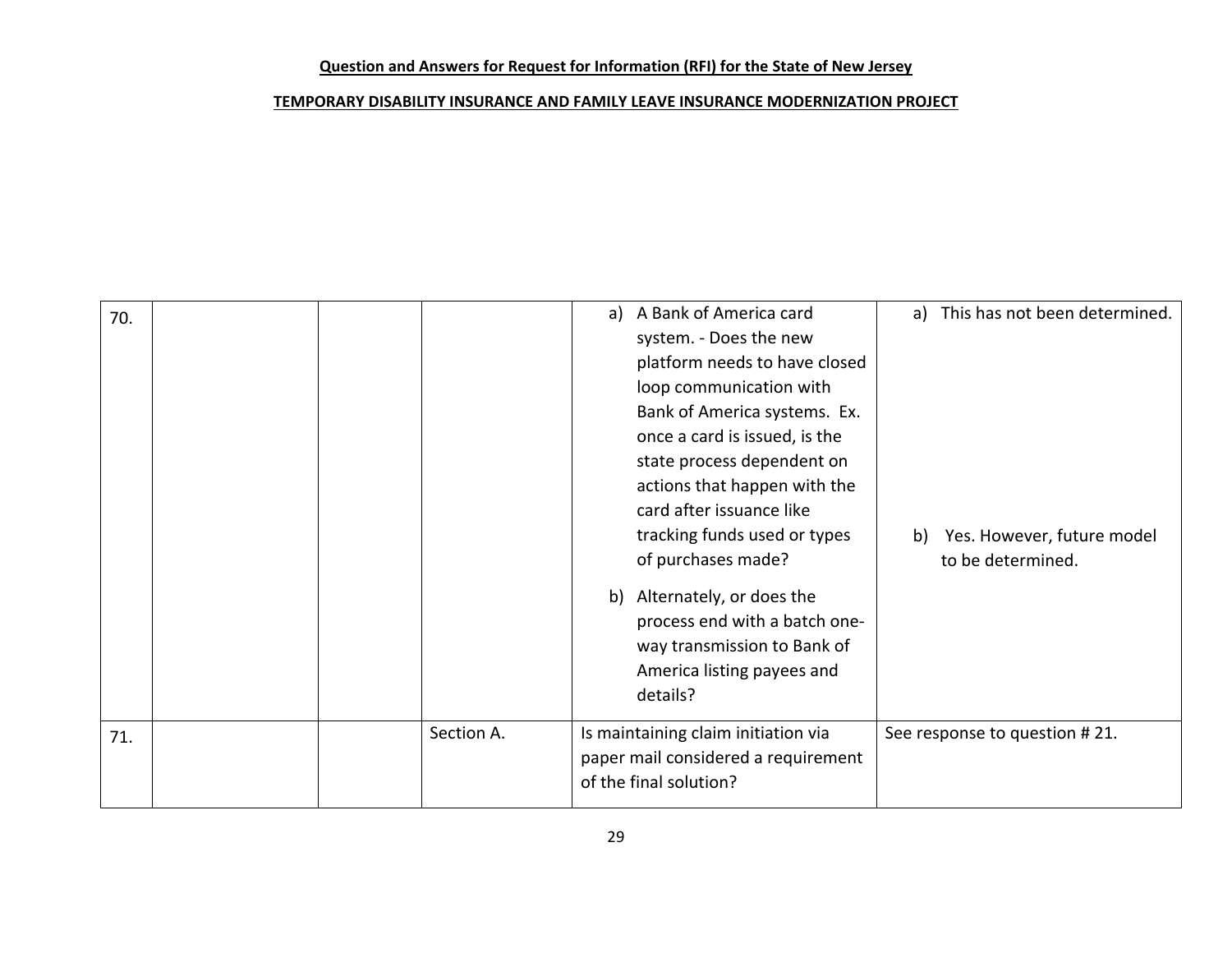| 72. | Section C. 1. | Is the present paper to digital data     | The state is currently receptive to |
|-----|---------------|------------------------------------------|-------------------------------------|
|     |               | intake system including OCR              | new innovative scanning technology. |
|     |               | considered an adequate process to        |                                     |
|     |               | start claims for the new solution, or is |                                     |
|     |               | a modern technology solution             |                                     |
|     |               | needed for this step of the process as   |                                     |
|     |               | well.                                    |                                     |
|     |               | If not adequate, what makes the          |                                     |
|     |               | current process inadequate?              |                                     |
|     |               |                                          |                                     |
|     |               | Accuracy of document scanning? Y/N       |                                     |
|     |               | Speed of scanning? Y/N                   |                                     |
|     |               | Manual work required for scanning        |                                     |
|     |               | Y/N                                      |                                     |
|     |               | Other factors?                           |                                     |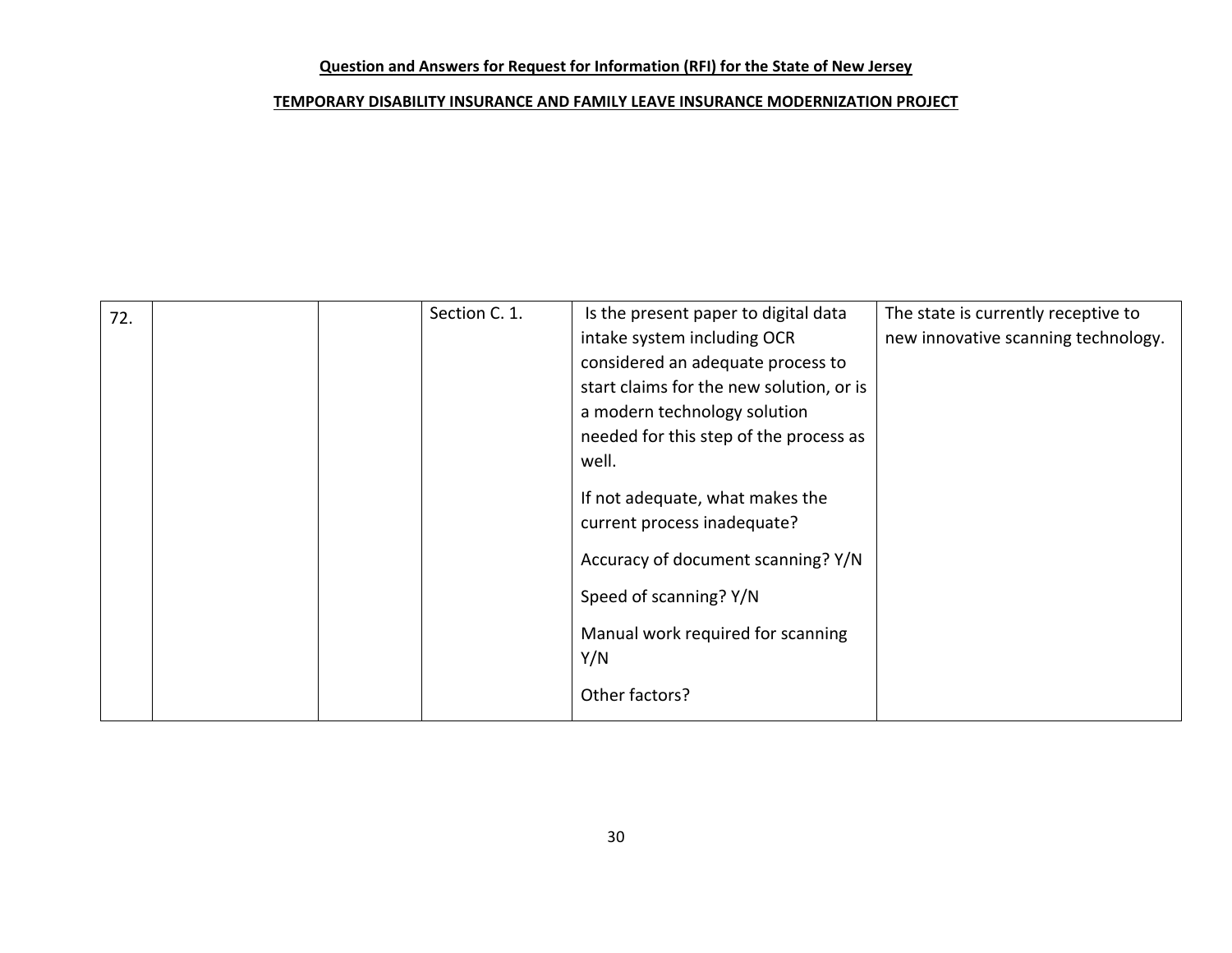| 73. |  | The legacy Claimant system appears<br>only loaded during business hours.<br>"For web claims entered after regular<br>business hours, the certified claimant<br>section will be added to a batch file<br>queued for transfer to the legacy<br>claim system for processing at the<br>start of the next business day"<br>a) Is this a limitation due to<br>the process requiring<br>manual work by state<br>employees working<br>business hours only? | a) It's a core system<br>limitation. |
|-----|--|----------------------------------------------------------------------------------------------------------------------------------------------------------------------------------------------------------------------------------------------------------------------------------------------------------------------------------------------------------------------------------------------------------------------------------------------------|--------------------------------------|
|     |  | b) Alternately is there a<br>system requirement that<br>only certain claim actions<br>can happen during<br>business hours?                                                                                                                                                                                                                                                                                                                         | b) It's a core system<br>limitation. |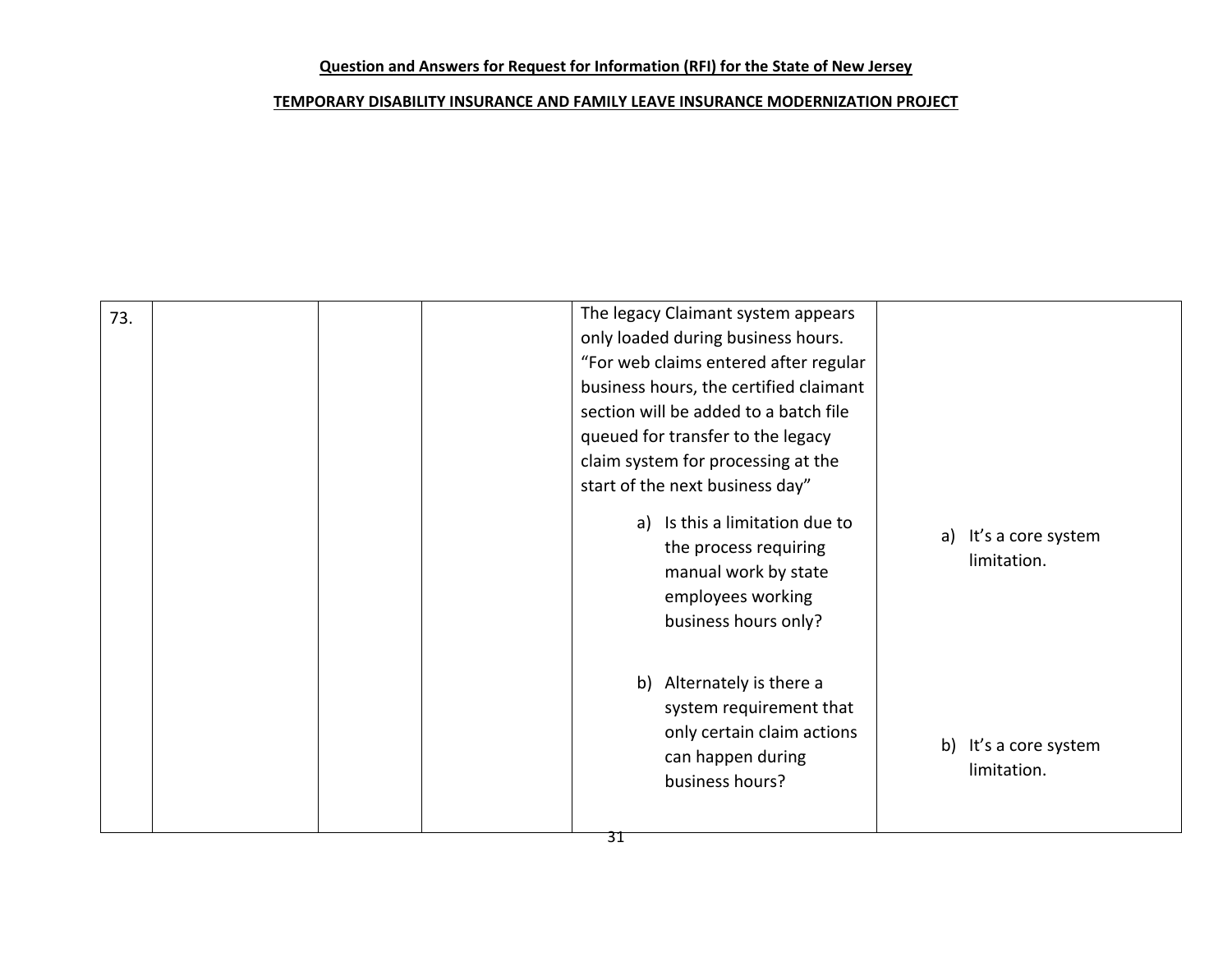| 74. |               | How often are there<br>errors/difficulties in associating a<br>claim to a claimant application?                                                                                                                                                                                    | Frequently.                                                                                                                                                               |
|-----|---------------|------------------------------------------------------------------------------------------------------------------------------------------------------------------------------------------------------------------------------------------------------------------------------------|---------------------------------------------------------------------------------------------------------------------------------------------------------------------------|
| 75. | Section C. 2. | a) Is all the data stored in DORES<br>considered HIPAA protected<br>information requiring<br>appropriate protections<br>including encryption at rest?<br>Is DORES sufficient for the<br>b)<br>next generation solution or is<br>a modern compliant content<br>repository required? | a) The stored data currently<br>meets all state and federal<br>security requirements.<br>b) The state is currently<br>receptive to new innovative<br>scanning technology. |
| 76. |               | If a new content repository is<br>required, will the 7 years of DORES<br>content need to be migrated or<br>copied over to the new system?                                                                                                                                          | This has not been determined.                                                                                                                                             |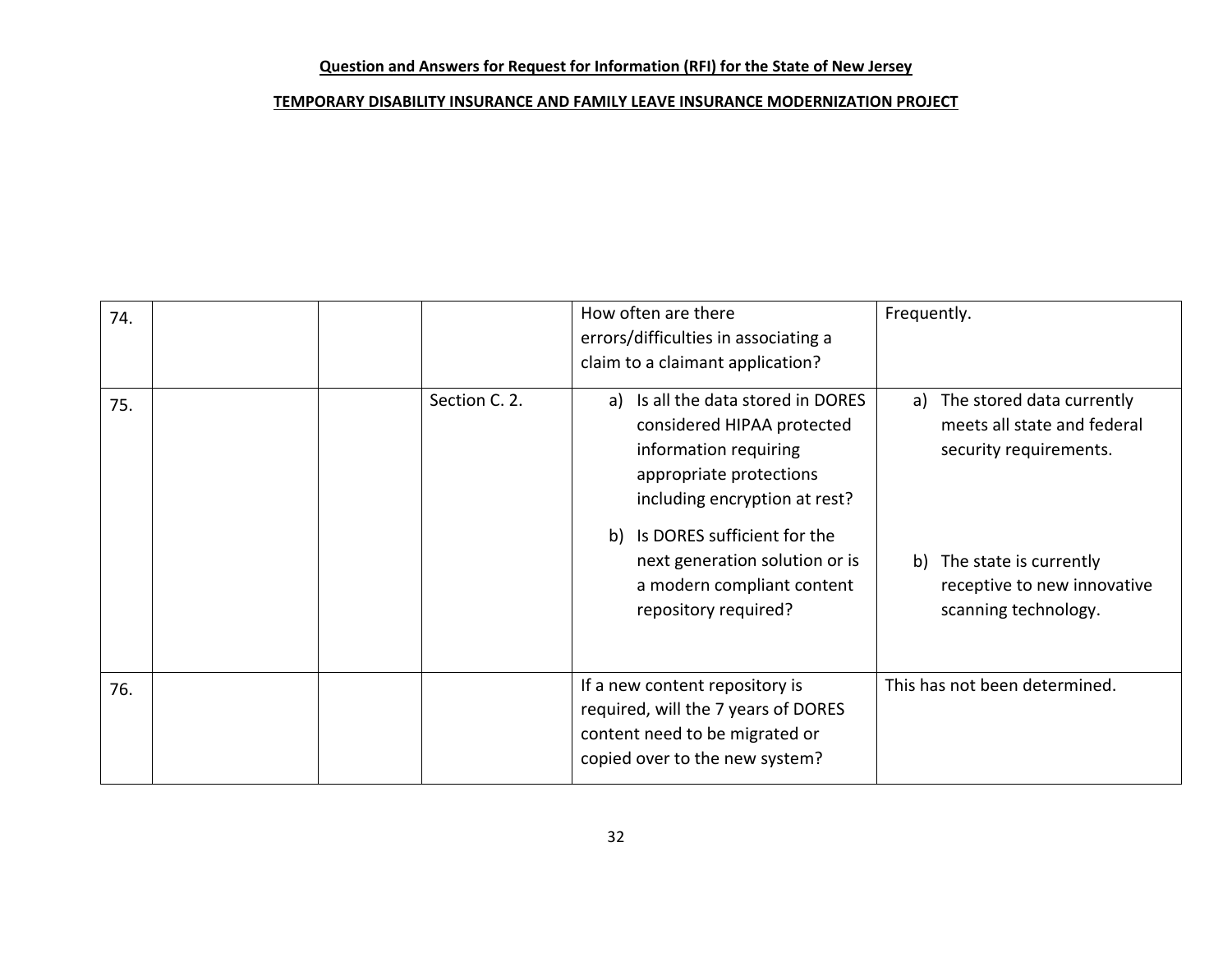| 77. | Section C. 3. | The statement                                                                                                                                                                                                                                                                                                    | Approximately 2200 claim extensions                                                                          |
|-----|---------------|------------------------------------------------------------------------------------------------------------------------------------------------------------------------------------------------------------------------------------------------------------------------------------------------------------------|--------------------------------------------------------------------------------------------------------------|
|     |               | "The extension is then auto-<br>processed for all claims that do not<br>require manual intervention, which is<br>approximately 2,200 claims per<br>month" Is ambiguous. Do 2200<br>claims need manual intervention per<br>month, or is that the number per<br>month that are auto processed for an<br>extension? | are auto processed monthly.                                                                                  |
| 78. |               | a) Are all requests for<br>information from the<br>claimant, medical provider or<br>employer through mail?<br>b) Or is it that if the application<br>was handled electronically,<br>the request for information is<br>sent electronically as well?                                                               | a) No.<br>b) Claim processing is not<br>exclusive to the medium in<br>which the application was<br>received. |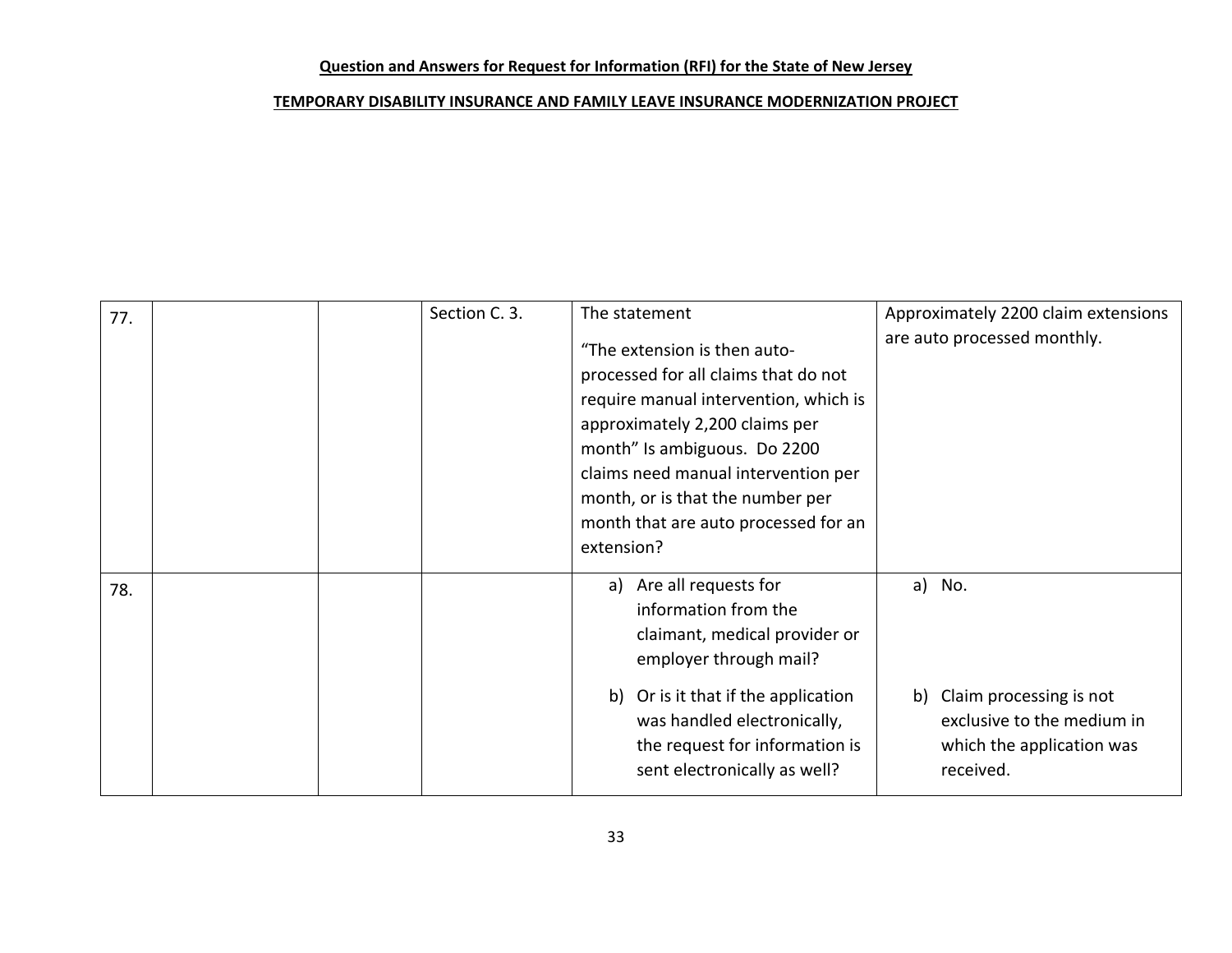| 79. |              |              | a) How often does the criteria<br>for the application to be<br>processed by DDU/FLDU                                                                                                                                                                                                |      | a) Infrequently.                                                                         |
|-----|--------------|--------------|-------------------------------------------------------------------------------------------------------------------------------------------------------------------------------------------------------------------------------------------------------------------------------------|------|------------------------------------------------------------------------------------------|
|     |              |              | change?<br>b) Who is responsible for<br>managing these changes?                                                                                                                                                                                                                     |      | b) TDI/FLI and UI<br>(Unemployment Insurance)<br>statutes govern responsible<br>parties. |
| 80. | Section C 4. | correlation? | The metric given is 2.8M incoming<br>calls per year inquiring about claims.<br>The system also is stated to process<br>175,000 claims per year. That implies<br>each claim, on average, receives 16<br>inbound calls for various inquiries. Is<br>that a correct interpretation and | Yes. |                                                                                          |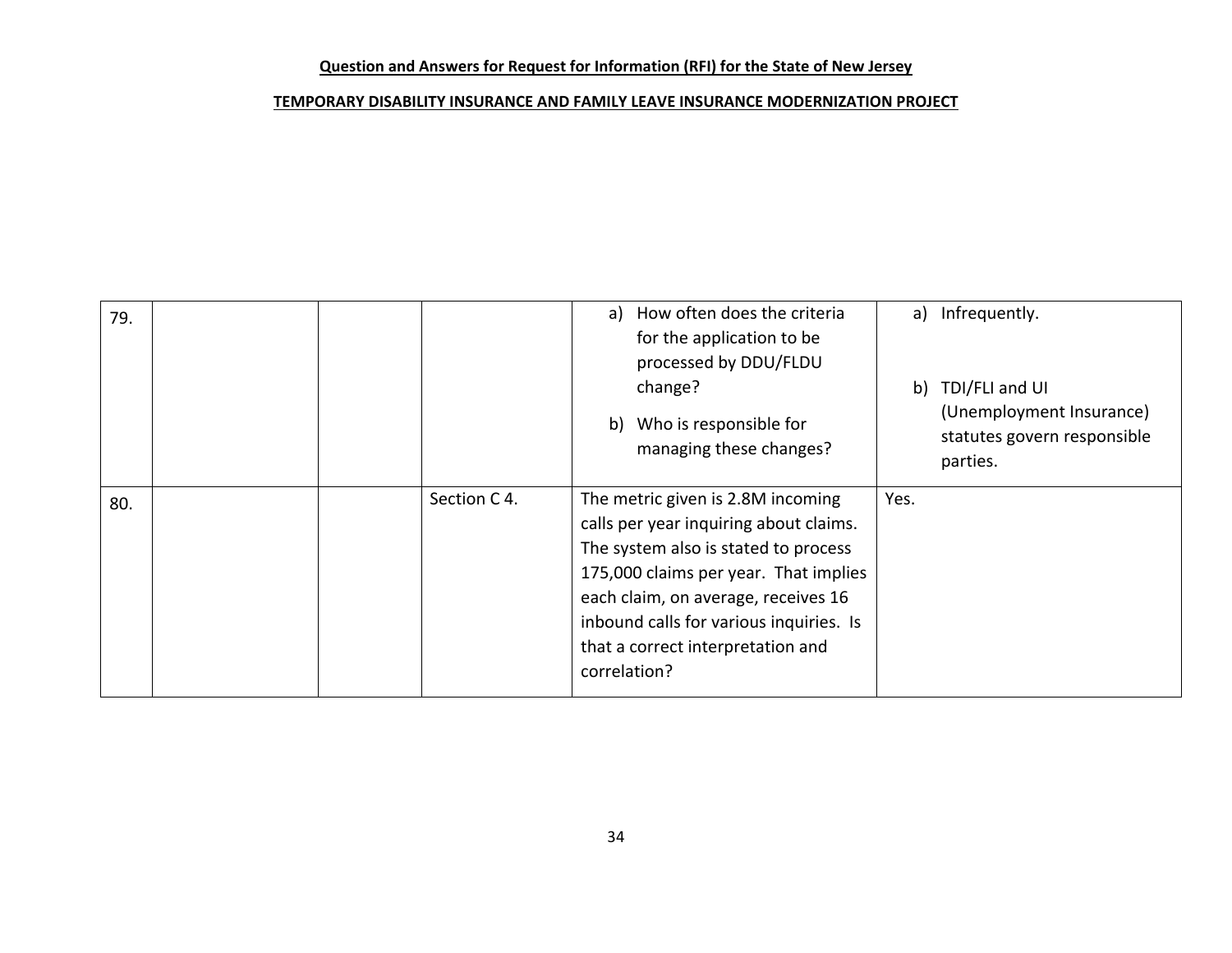| 81. | Section C 5. | Details the existence of formulas and | This has not been determined. |
|-----|--------------|---------------------------------------|-------------------------------|
|     |              | business rules regarding payment      |                               |
|     |              | decisions. Approximately how many     |                               |
|     |              | rules go into the calculation of      |                               |
|     |              | payment decisions?                    |                               |
|     |              | Less than 10?                         |                               |
|     |              | 10-50?                                |                               |
|     |              | More than 50?                         |                               |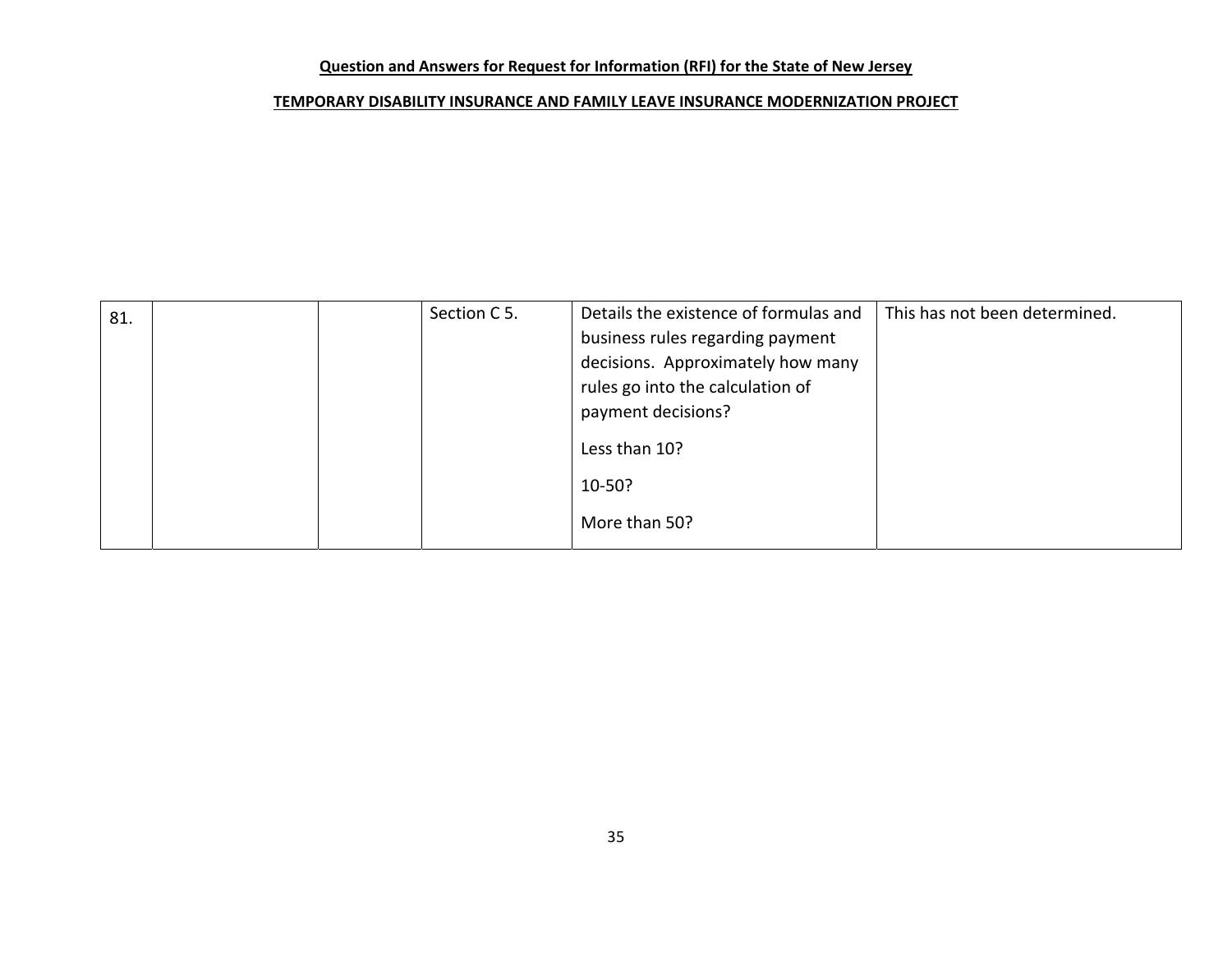| 82. | Section C 6. | Reporting is detailed as canned and<br>"Ad-hoc". Regarding the Ad Hoc<br>reporting solely:<br>Are the reports of standard content<br>and structure, but generated and<br>various times, thus Ad-hoc. Or rather<br>do needs for reporting data<br>constantly change, therefore any<br>given report request could have<br>custom fields, data ranges, and<br>timing, making it completely "Ad-<br>hoc"<br>Feel free to respond on a scale of 1-<br>10 of Ad Hoceyness, where 10 is the<br>most Ad Hocey. | Both styles of ad hoc reports are<br>required. The state is receptive to<br>new ad hoc reporting solutions. |
|-----|--------------|--------------------------------------------------------------------------------------------------------------------------------------------------------------------------------------------------------------------------------------------------------------------------------------------------------------------------------------------------------------------------------------------------------------------------------------------------------------------------------------------------------|-------------------------------------------------------------------------------------------------------------|
| 83. | Section D    | Is the LOOPS system to be replaced<br>by the future state system?                                                                                                                                                                                                                                                                                                                                                                                                                                      | Not applicable.                                                                                             |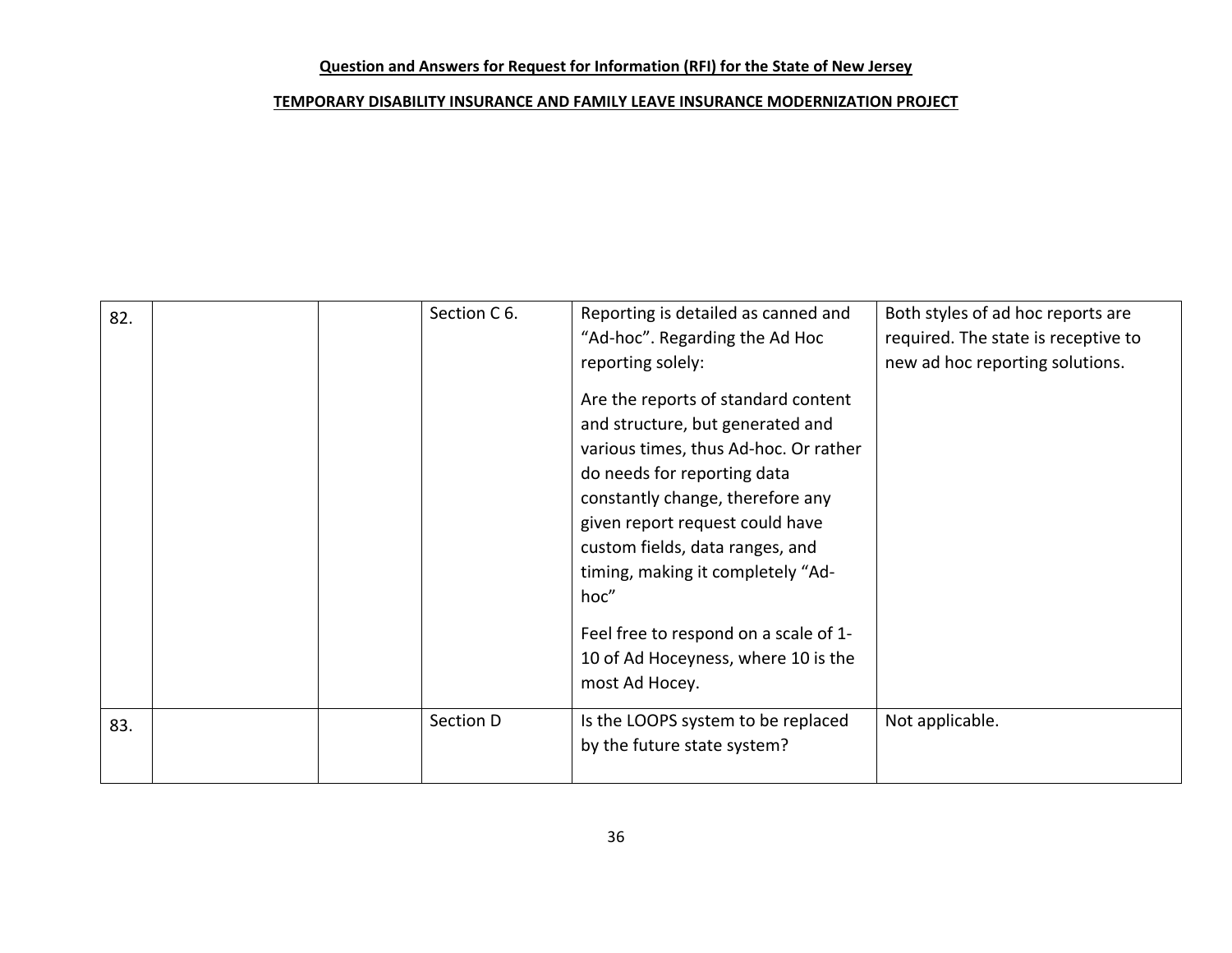| 84. | Miscellaneous | Does the new system need to be<br>WCAG 2.0 Level A or Level AA<br>complaint at least to all interfaces<br>accessed by claimants to facilitate<br>disabilities?                 | The system must adhere to all federal<br>and state ADA (American Disabilities<br>Act) and system related rules and<br>regulations. |
|-----|---------------|--------------------------------------------------------------------------------------------------------------------------------------------------------------------------------|------------------------------------------------------------------------------------------------------------------------------------|
| 85. |               | How many users is the system<br>expected to have (All Internal /<br>Concurrent / External-Web). Specify<br>this for each relevant area of the<br>system (Scanning / ECM, etc.) | Seek Question #51 for the response.                                                                                                |
| 86. |               | How many systems would we be<br>integrating with? Describe on a high-<br>level all systems you are looking to<br>replace and/or integrate with.                                | This has not been determined.                                                                                                      |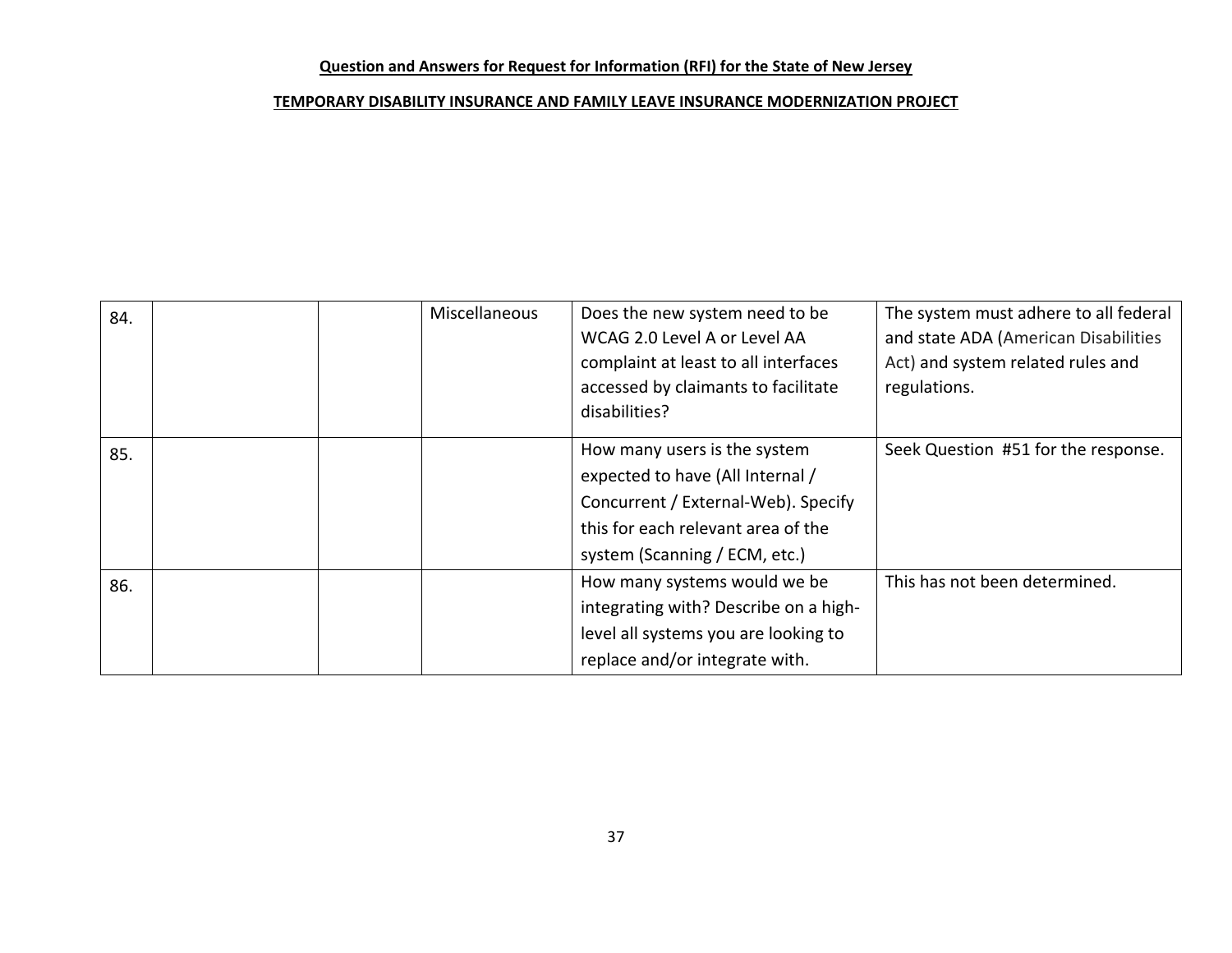| 87. | Please specify the number and       | This has not been determined. |
|-----|-------------------------------------|-------------------------------|
|     | approximate complexity of each of   |                               |
|     | the workflows (number of            |                               |
|     | steps/inboxes/security, whether any |                               |
|     | specific routing and external       |                               |
|     | calls/integrations are needed)?     |                               |
| 88. | Are you looking for any migration   | This has not been determined. |
|     | from DABS (and/or any other         |                               |
|     | system?). If so, please provide any |                               |
|     | details such as interface to access |                               |
|     | current documents, approximately    |                               |
|     | attribute/security structure, image |                               |
|     | type, existence of any special      |                               |
|     | annotations or file formats,        |                               |
|     | size/volume, etc.                   |                               |
| 89. | Is any other data migration needed  | This has not been determined. |
|     | outside of image migration (such as |                               |
|     | ORACLE DB, etc.)?                   |                               |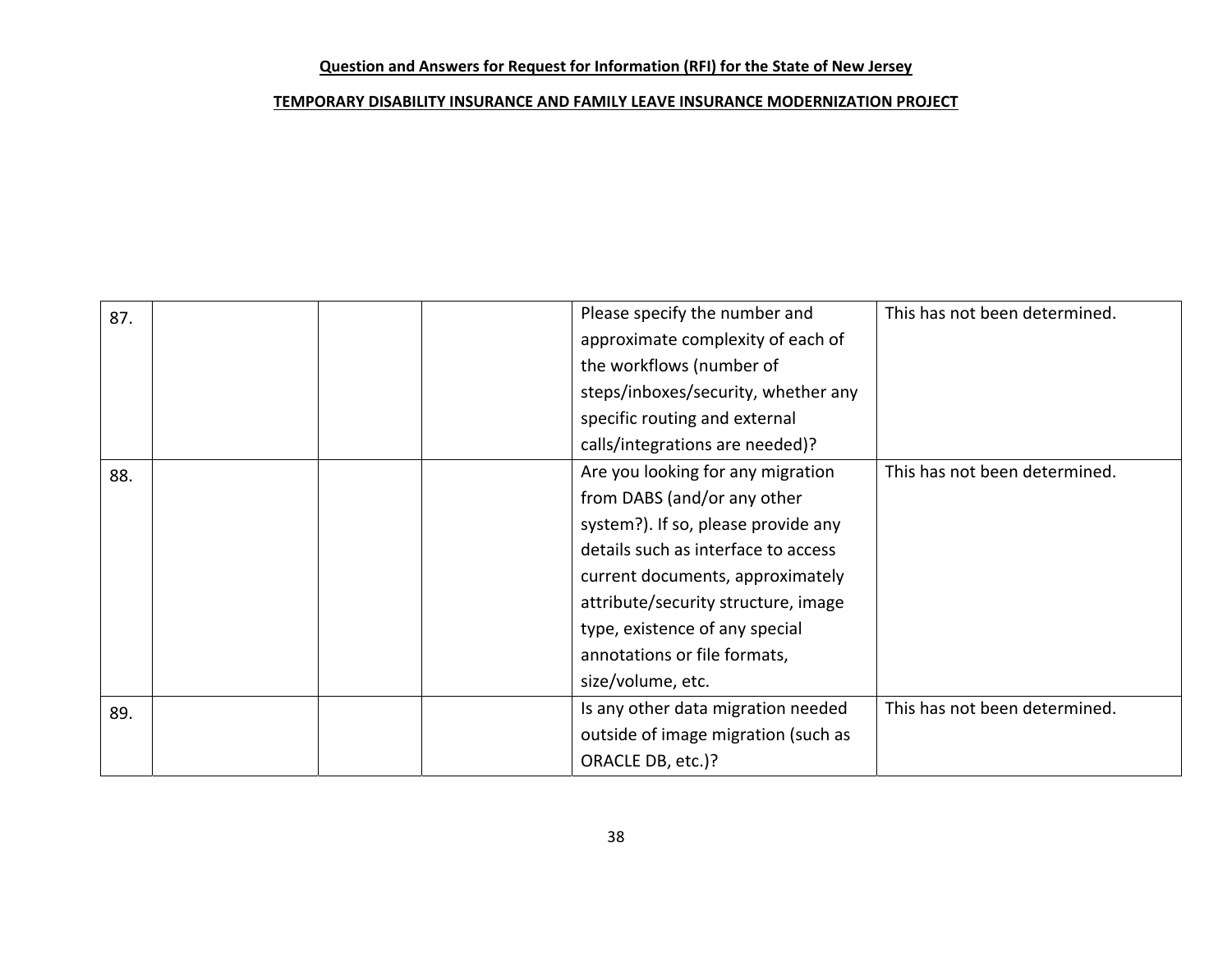| 90. |  | If applicable, please describe the     | This has not been determined.         |
|-----|--|----------------------------------------|---------------------------------------|
|     |  | "forms" functionality desired we       |                                       |
|     |  | need to replace from DABS or other     |                                       |
|     |  | system.                                |                                       |
| 91. |  | Are you looking for us to replace the  | The state is receptive to considering |
|     |  | "payment distribution" system          | new payment distribution solutions.   |
|     |  | and/or define the level of integration |                                       |
|     |  | needed if we maintain the current      |                                       |
|     |  | structure (such as BoA processing)?    |                                       |
| 92. |  | Provide metrics on document            | This information cannot be provided   |
|     |  | ingestion (number and size of paper    | at this time.                         |
|     |  | and electronic documents, OCR          |                                       |
|     |  | needs, any necessity for automated     |                                       |
|     |  | forms/document recognition, need to    |                                       |
|     |  | automatically recognize fields/text,   |                                       |
|     |  | necessity of usage of Natural          |                                       |
|     |  | Language Processing, etc.)             |                                       |